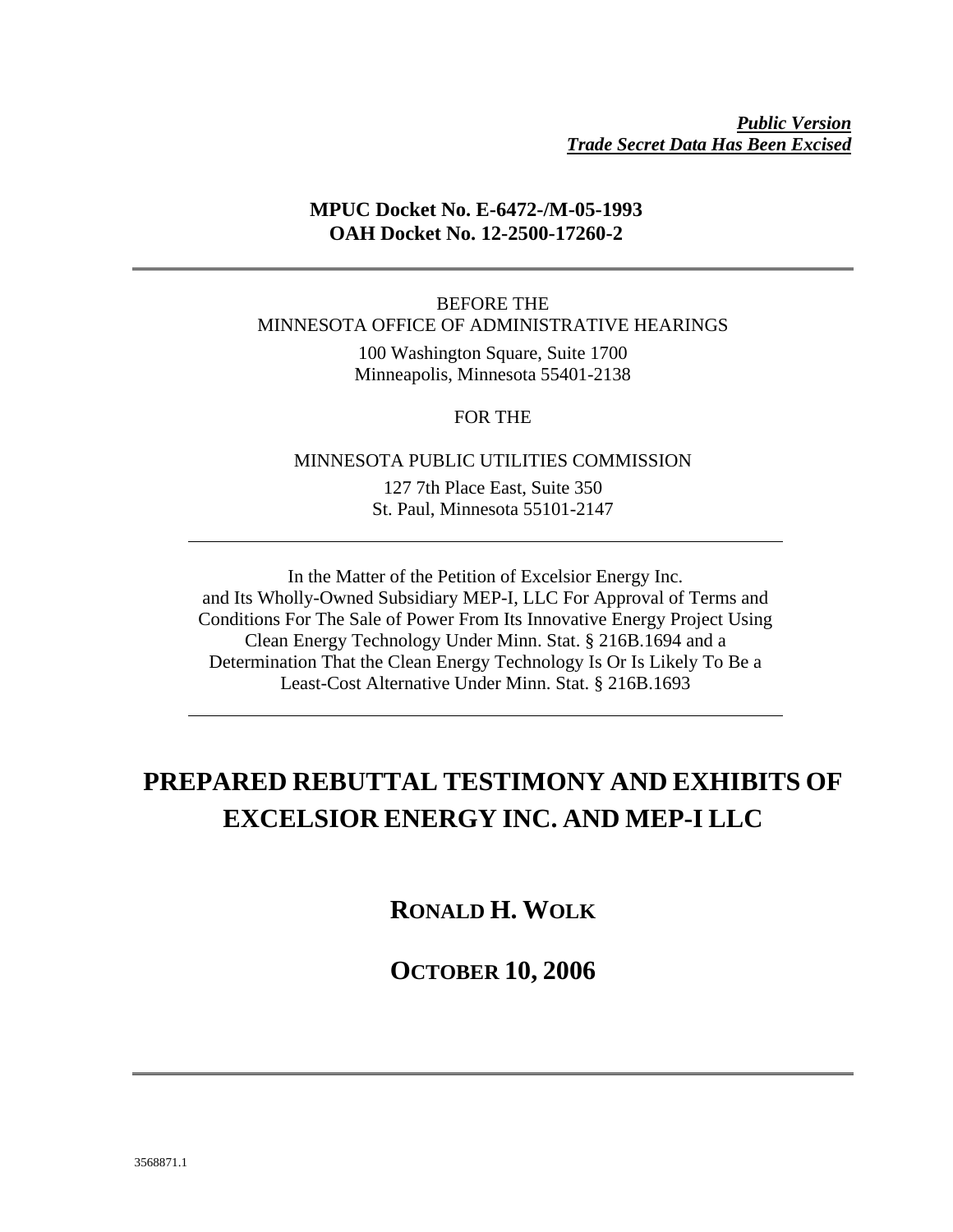| $\mathbf{1}$   |              | <b>EXCELSIOR ENERGY, INC.</b>                                                          |
|----------------|--------------|----------------------------------------------------------------------------------------|
| $\overline{2}$ |              | BEFORE THE MINNESOTA PUBLIC UTILITIES COMMISSION                                       |
| 3              |              | PREPARED REBUTTAL TESTIMONY OF                                                         |
| 4              |              | <b>RONALD H. WOLK</b>                                                                  |
| 5              |              | I. INTRODUCTION AND QUALIFICATIONS                                                     |
| 6              | Q            | Please state your name and business address.                                           |
| 7              | A            | My name is Ronald H. Wolk. I do business as Wolk Integrated Technical                  |
| 8              |              | Services which is a sole proprietorship. My business address is 1056 Hyde Avenue, San  |
| 9              |              | Jose, CA, 95129-3026.                                                                  |
| 10             | Q            | On whose behalf are you testifying?                                                    |
| 11             | $\mathbf{A}$ | I am testifying on behalf of MEP-I LLC and Excelsior Energy Inc. (collectively         |
| 12             |              | "Excelsior"), the developers of the Mesaba Energy Project ("Mesaba" or the "Project"). |
| 13             | Q            | What is your present occupation?                                                       |
| 14             | A            | I am an independent consultant specializing in energy conversion technology            |
| 15             |              | applied to the production of electric power.                                           |
| 16             | Q            | Who has employed you for in this assignment?                                           |
| 17             | $\mathbf{A}$ | I am working for the consulting firm Pace Global Energy Services, LLC, which           |
| 18             |              | in turn, has been retained by Excelsior.                                               |
| 19             | Q            | What is the purpose of your testimony?                                                 |
| 20             | $\mathbf{A}$ | The purpose of this testimony is to comment on the testimony of Dr. Amit of the        |
| 21             |              | Minnesota Department of Commerce. With my testimony I intend to illustrate three       |
| 22             |              | things:                                                                                |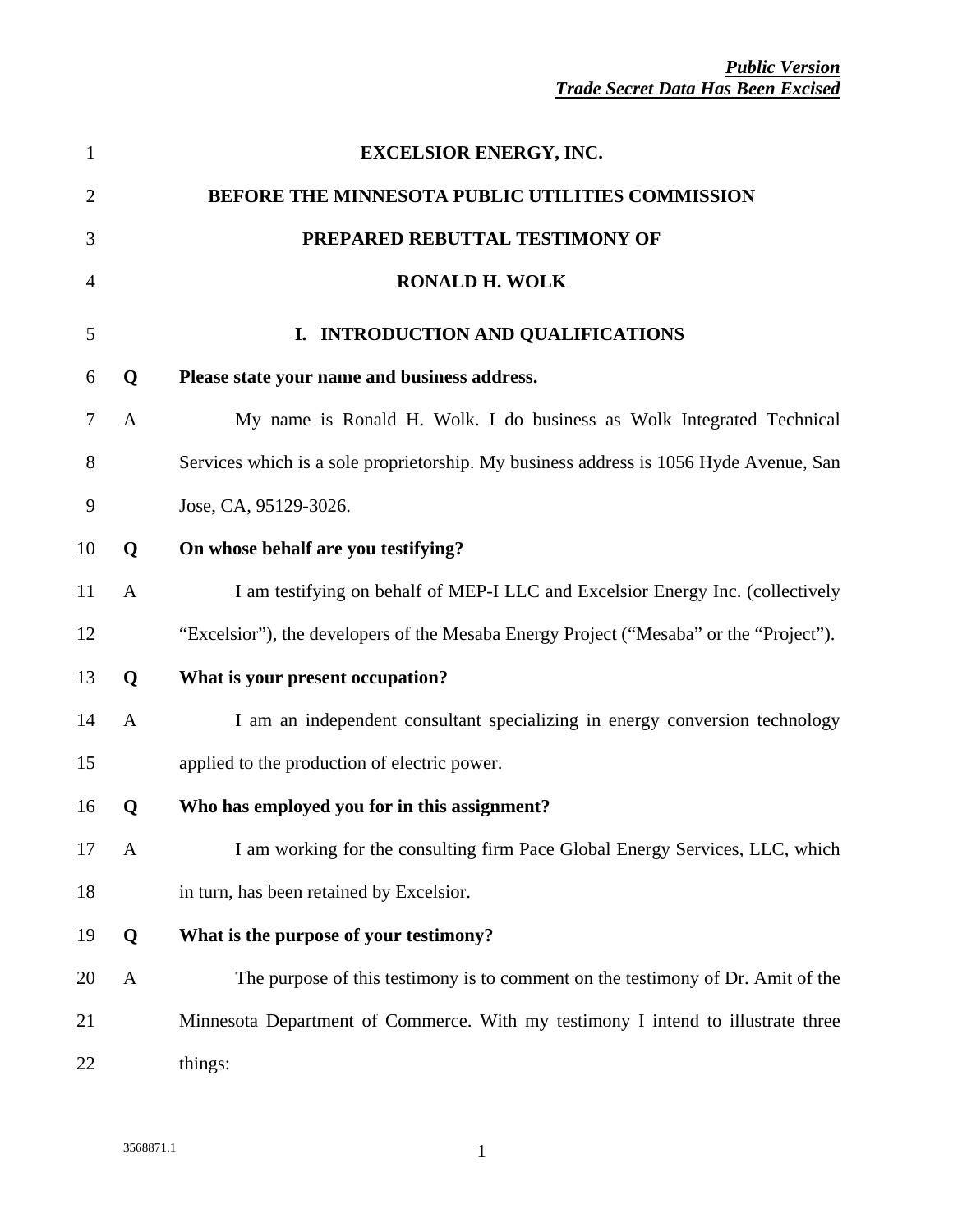1 1. The coal plants Dr. Amit used for comparison to Mesaba, namely Big Stone II, 2 Sherco, and Comanche, either require material adjustments in order to accurately 3 represent their cost, after which they look very similar to the capital cost estimate 4 included in the Fluor Enterprises, Inc (Fluor) Report, or in the cases of Comanche 5 represents an unrealistically low cost or invalid options for comparison to Mesaba 6 because that project is an additional unit being added to an existing plant, is 7 scheduled to be completed in 2009, two year prior to Mesaba, and has the advantage 8 of being executed during a period of significantly lower equipment and construction 9 costs. 10 2. A comparison of the adjusted Big Stone II cost, and the cost of a new super critical 11 pulverized coal (SCPC) plant in Fluor's report to the Mesaba Tariff terms 12 demonstrate that IGCC, when the environmental externalities are credited, is most 13 likely to be the least cost option. 14 3. The start up risk associated with the Mesaba integrated gasification combined cycle 15 (IGCC) can be managed, and the start up of new SCPC plants with full 16 environmental controls will experience similar challenges. 17 **Q Please summarize your educational background and professional experience.**  18 A I received a B.S. Ch. E. (Chemical Engineering) degree from the Polytechnic 19 Institute of Brooklyn in 1958 and an M. S. Ch. E. from the Polytechnic Institute of 20 Brooklyn in 1962. From 1958 to 1974, I was employed by Hydrocarbon Research Inc., 21 located in Trenton, N.J. and was involved in the development of the commercially 22 successful H-Oil process for converting heavy petroleum fractions into useable products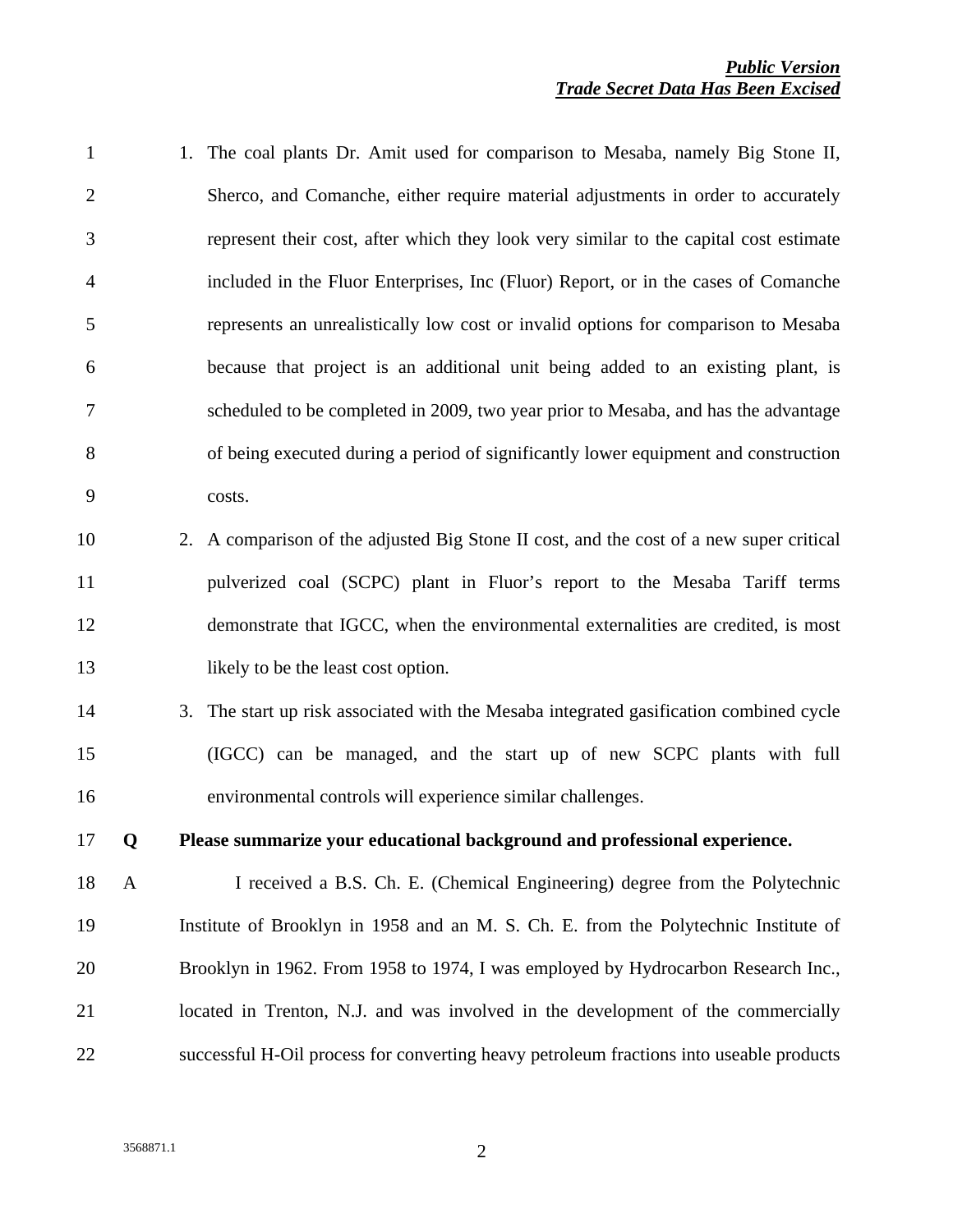1 by high pressure hydrogenation technology (H-Oil process) and coal into liquid fuels by 2 the application of high pressure hydrogenation technology (H-Coal process).

3 In 1974, I joined the Electric Power Research Institute (EPRI), located in Palo 4 Alto, CA, as the Program Manager for the Clean Liquid and Solid Fuels program. In 5 that position, I was responsible for managing the Institutes' sponsored R&D programs 6 in raw coal cleaning and upgrading, coal liquefaction by high-pressure hydrogenation, 7 and conversion of synthesis gas (a mixture of carbon monoxide and hydrogen produced 8 by coal gasification) into methanol. These programs involved the construction and 9 operation of large pilot plants including 250 T/D facilities for development of the H-10 Coal and Exxon Donor Solvent coal liquefaction processes and a 10 T/D unit to produce 11 methanol by the Chem Systems Once-Thru-Methanol (OTM) process. In 1980, I 12 became Director of EPRI's Advanced Fossil Power Systems Department, which was 13 responsible for management of sponsored R&D programs in the areas of coal 14 gasification, gas turbines, fuel cells, fluidized bed combustion, and coal liquefaction.

15 I am also intimately familiar with the design, construction and operation and 16 have multiple visits to each of the four 250-300 MW coal-fueled IGCC plants that are in 17 operation at Wabash River (E-Gas technology), Polk County (GE, formerly Texaco 18 technology), Buggenum, The Netherlands (Shell technology) and Puertollano, Spain 19 (Krupp-Koppers, now combined with Shell technology).

20 During that period I was also involved in EPRI-supported product improvement 21 programs with GE and Westinghouse (now owned by Siemens), related to the use of 22 their machines in IGCC plants, specifically with issues related to the use of syngas,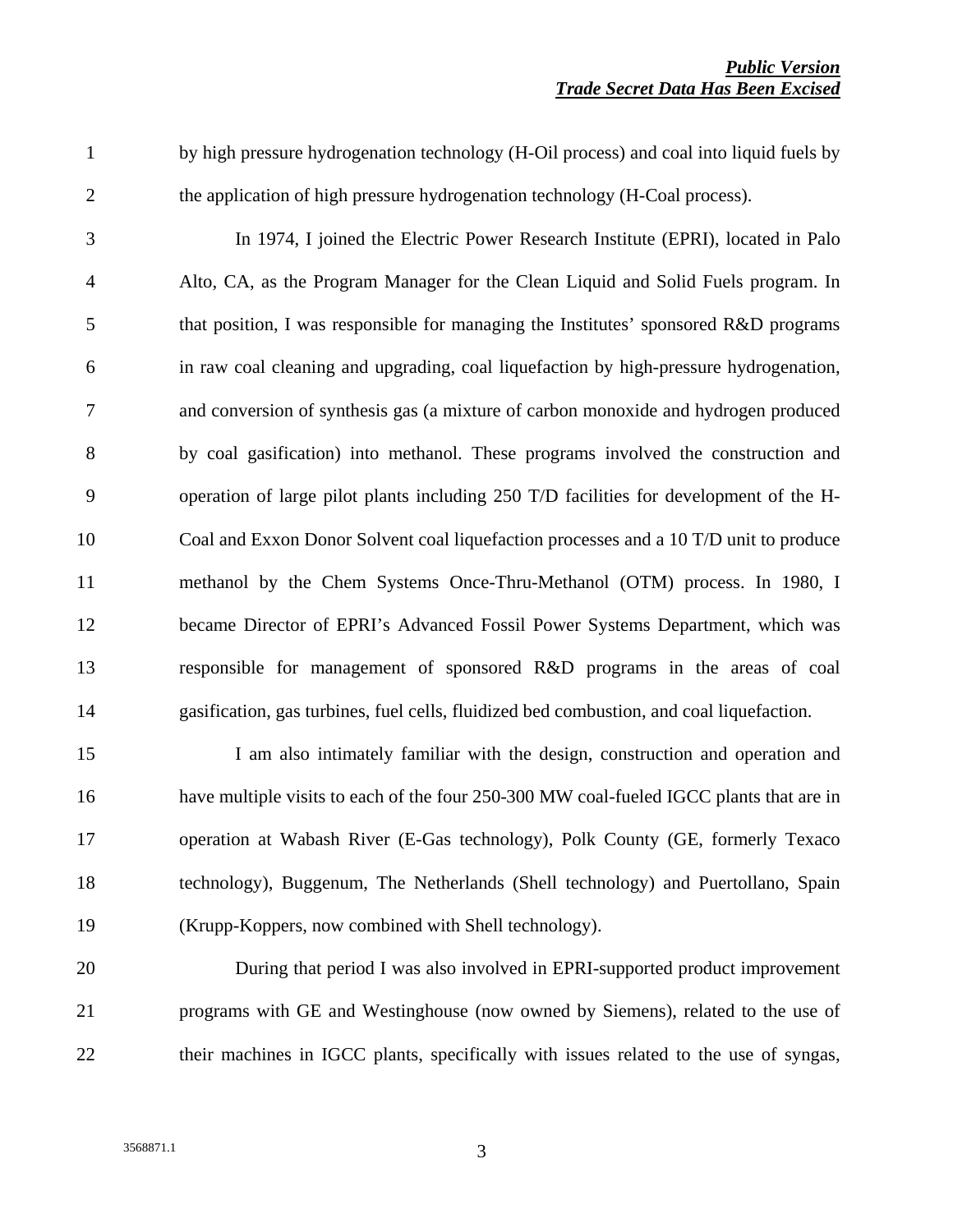| $\mathbf{1}$         |              | produced by coal gasification processes, in place of natural gas and refined petroleum                                                                                                                                                                                                       |
|----------------------|--------------|----------------------------------------------------------------------------------------------------------------------------------------------------------------------------------------------------------------------------------------------------------------------------------------------|
| $\overline{2}$       |              | products normally used as fuel for those machines.                                                                                                                                                                                                                                           |
| 3                    |              | Since 1994, I have been an independent consultant to the U.S. Department of                                                                                                                                                                                                                  |
| 4                    |              | Energy, EPRI, utility companies, industrial companies, engineering companies, and                                                                                                                                                                                                            |
| 5                    |              | technology development companies supporting their efforts to assess, develop, and                                                                                                                                                                                                            |
| 6                    |              | commercialize new energy conversion technologies. As part of my consulting work for                                                                                                                                                                                                          |
| 7                    |              | EPRI, I co-authored a series of published reports on improving the performance of                                                                                                                                                                                                            |
| 8                    |              | conventional pulverized coal-fired power plants. My resume is attached as Exhibit                                                                                                                                                                                                            |
| 9                    |              | (RHW-1) to this testimony.                                                                                                                                                                                                                                                                   |
| 10                   |              | II. COMPARISON OF BIG STONE AND FLUOR SCPC POWER PLANT AND                                                                                                                                                                                                                                   |
| 11                   |              | <b>POWER COSTS</b>                                                                                                                                                                                                                                                                           |
| 12                   | Q            | Did you review the Fluor Report Independent Analysis of Generation Technologies                                                                                                                                                                                                              |
| 13                   |              | for a 600 MW Coal-Fired Power Plant in Minnesota and its Addendum Economic                                                                                                                                                                                                                   |
| 14                   |              | <b>Analysis of SCPC Plant, December 2005?</b>                                                                                                                                                                                                                                                |
| 15                   | $\mathbf{A}$ | Yes                                                                                                                                                                                                                                                                                          |
| 16                   | Q            | What is your opinion of this report                                                                                                                                                                                                                                                          |
| 17                   | A            | This report, prepared by Fluor, summarizes the estimated costs of building a 600                                                                                                                                                                                                             |
| 18                   |              | MW state-of-the-art, Supercritical Pulverized Coal (SCPC) in Minnesota. Fluor's                                                                                                                                                                                                              |
| 19                   |              | qualifications are, in my opinion, appropriate for this work of preparing preliminary                                                                                                                                                                                                        |
| 20                   |              | cost estimates for proposed plants. In this report Fluor mentions that:                                                                                                                                                                                                                      |
| 21<br>22<br>23<br>24 |              | [I]t is among the top three in their (Engineering News Record-<br>clarification inserted by RHW) Top Design and Build Firms list and Top<br>100 Contractors by New Contracts List. In recent years Fluor has built<br>coal-fired and natural gas-fired power plants with a total capacity of |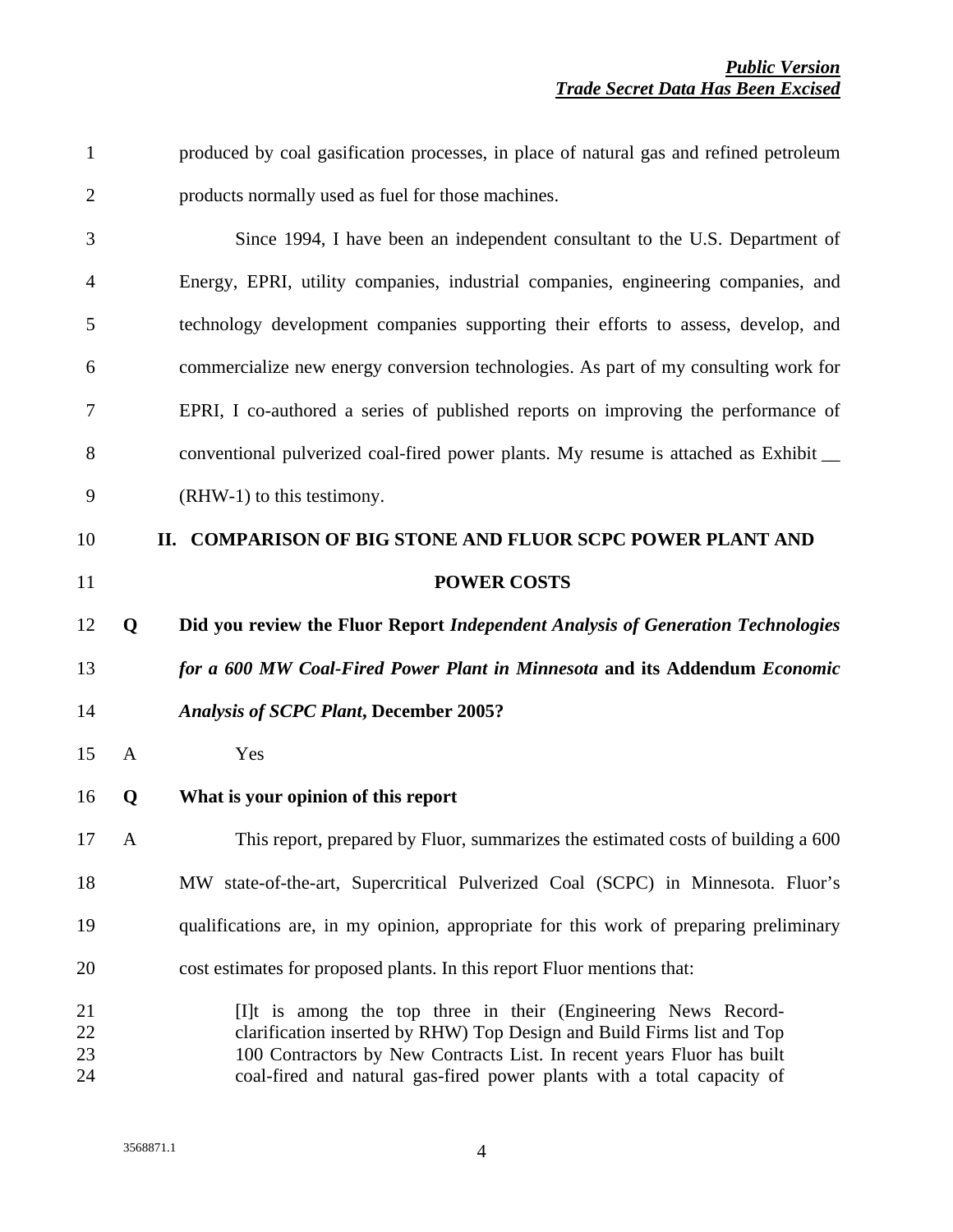3

1 more than 120,000 MW. Fluor has constructed more new power plants in 2 the United States than any other single EPC firm.

4 The preliminary EPC (engineering, construction, and procurement costs) information 5 that Fluor developed provides an estimate of the cost of the power plant within the plant 6 boundaries. Infrastructure and facilities outside those boundaries (transmission lines, 7 water supply, rail lines, roads etc.) are not included in the EPC numbers. At this stage of 8 development contingencies  $(\pm 30\%)$  are often applied to account for unknowns because 9 equipment lists change as detailed specifications develop, material and labor costs 10 change in response to market forces, and the permitting processes may lead to 11 additional changes and cost to meet local requirements.

12 It is only after a very complete set of information has been collected for any set 13 of alternatives that a precise comparison can be made. It is very important that the 14 comparisons be done with as many of the potential cost items known and quantified. 15 For example, utility accounting practices may lead to some of the costs of a new power 16 generation facility not being directly allocated to specific projects. These may include 17 preliminary scoping studies, project development costs, environmental reviews, and 18 regulatory response expenses during the project approval process.

19 **Q What about the cost estimate of the EPC?** 

20 A The EPC plant costs developed by Fluor for the 600 MW SCPC plant is 21 **[TRADE SECRET BEGINS** *TRADE SECRET ENDS*] (3<sup>rd</sup> Quarter 22 2005\$). With escalation of **[TRADE SECRET BEGINS TRADE SECRET** 23 **ENDS]** to bring it to 2011\$, the estimate of EPC costs increase to **TRADE SECRET**  24 **ENDS**] *TRADE SECRET ENDS* . This is **[TRADE SECRET BEGINS**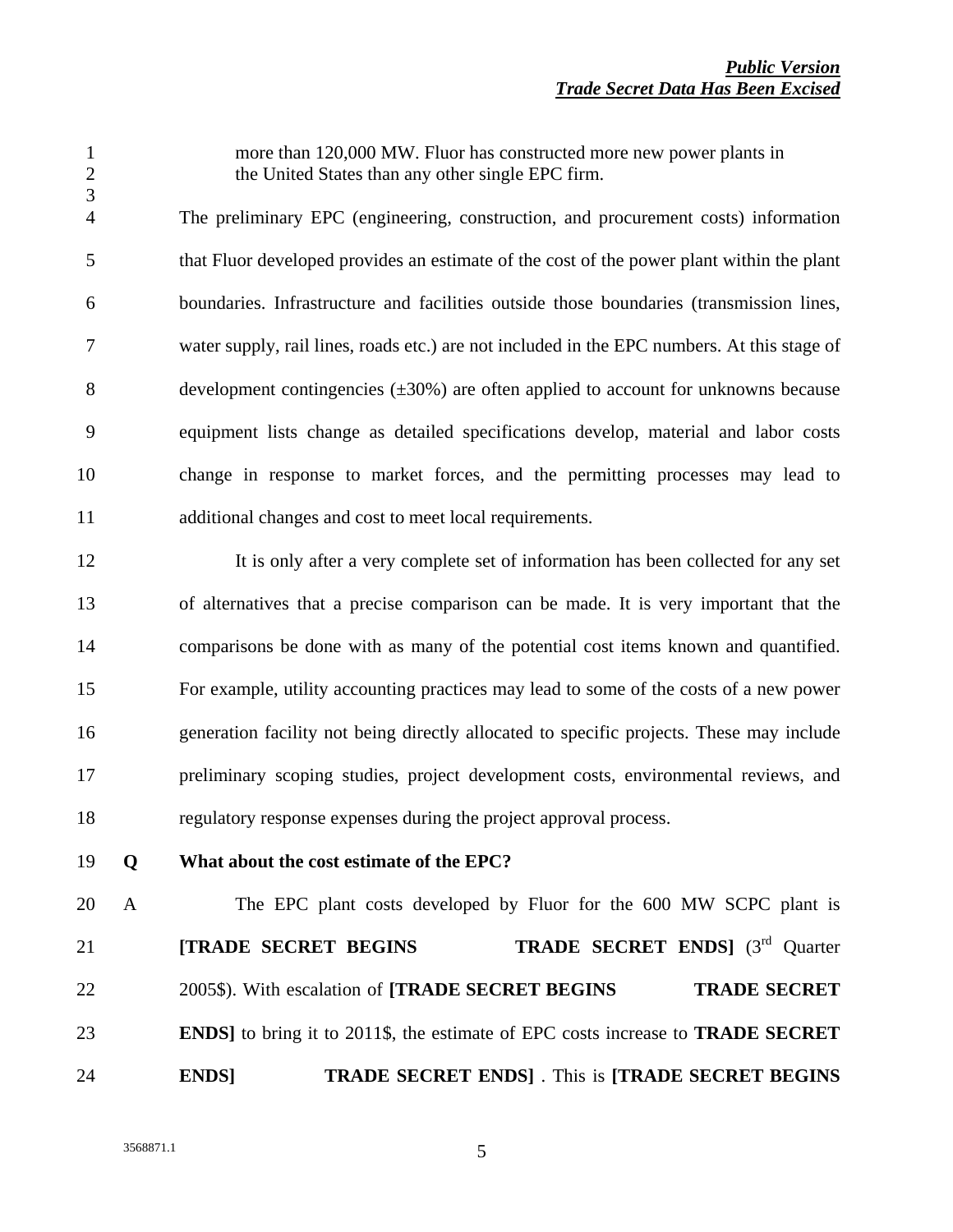| $\mathbf{1}$   |              | <b>TRADE SECRET ENDS</b> the updated EPC estimate of \$2168                           |
|----------------|--------------|---------------------------------------------------------------------------------------|
| $\overline{2}$ |              | submitted on September 12, 2006 by Black and Veatch, for the 600 MW SCPC Big          |
| 3              |              | Stone II project.                                                                     |
| 4              | Q            | And do you feel the non-EPC Costs are realistic?                                      |
| 5              | $\mathbf{A}$ | For the most part the values used for the non-EPC costs are reasonable                |
| 6              |              | compared with other studies reviewed for this testimony. The allowance for escalation |
| 7              |              | of 2.5% is appropriate and close to the numbers used by Burns and McDonnell in the    |
| 8              |              | Big Stone II study. The average annual availability factor, which can have a major    |
| 9              |              | impact on the MWH cost, of <b>TRADE SECRET BEGINS</b><br><b>TRADE SECRET</b>          |
| 10             |              | <b>ENDS</b> used by Fluor is <b>[TRADE SECRET BEGINS</b><br><b>TRADE SECRET</b>       |
| 11             |              | <b>ENDS</b> ] used for the Big Stone II plant. Fluor calculated [TRADE SECRET BEGINS  |
| 12             |              | <b>TRADE SECRET ENDS</b> for the total of IDC and financing charges while             |
| 13             |              | the most recent B&V update for Big Stone II calculated \$316/kW for those same        |
| 14             |              | charges.                                                                              |
| 15             |              | The Plant O&M values used by Fluor and Burns and McDonnell differ                     |
| 16             |              | significantly,. Fluor used [TRADE SECRET BEGINS<br><b>TRADE</b>                       |
| 17             |              | SECRET ENDS] for Fixed O&M and [TRADE SECRET BEGINS                                   |
| 18             |              | <b>TRADE SECRET ENDS</b> for Variable O&M. For an estimated capacity factor of        |
| 19             |              | 88%, the total estimated by Fluor for Plant O&M costs is [TRADE SECRET BEGINS         |
| 20             |              | <b>TRADE SECRET ENDS</b> ]. Burns and McDonnell used \$10.11/kW-year                  |
| 21             |              | for Fixed O&M and \$2.23/MWH for Variable O&M. For an estimated capacity factor       |
| 22             |              | of 88%, the total estimated by Burns and McDonnell for Plant O&M costs is             |
| 23             |              | \$3.54/MWH. Neither of these Plant O&M estimates includes Insurance and Taxes. It     |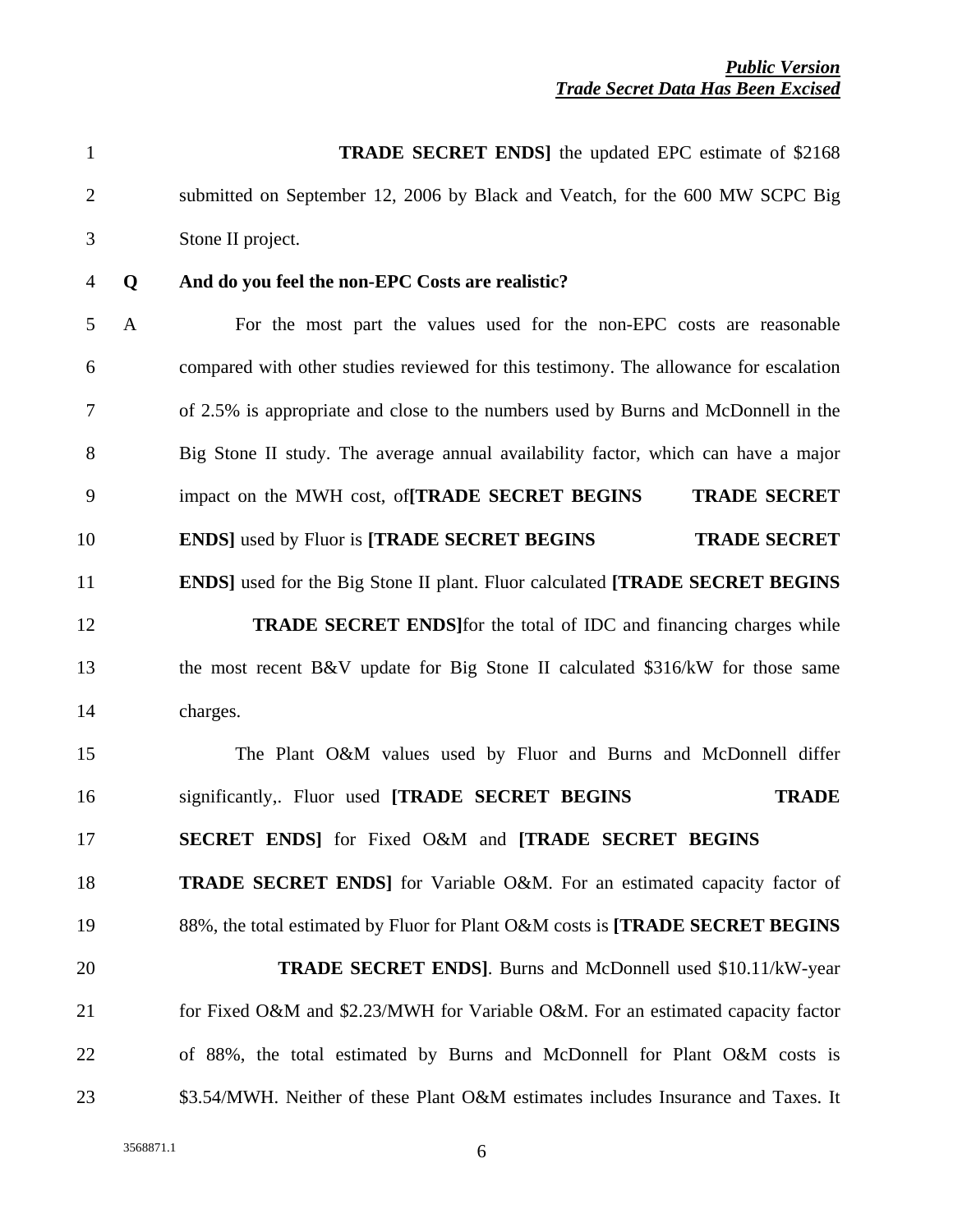| $\mathbf{1}$   |              | should be noted that in its calculations of Total O&M, used in Figures A2 and A4 of the   |
|----------------|--------------|-------------------------------------------------------------------------------------------|
| $\overline{2}$ |              | Addendum to the Fluor Report, Fluor included the costs of Insurance and Taxes in their    |
| 3              |              | estimated Total O&M costs. EPRI estimates for SCPC Plant O&M costs are in the             |
| 4              |              | range of \$8-9/MWH. (George Booras and Neville Holt; <i>Pulverized Coal and IGCC</i>      |
| 5              |              | <b>Plant Costs and Performance Estimates; Gasification Technologies 2004, Washington,</b> |
| 6              |              | DC, October 2-6, 2004; Available at www.gasification.org).                                |
| $\tau$         | Q            | Do the coal plants sited in Dr. Amit's testimony represent power plants,                  |
| $8\,$          |              | specifically Big Stone II, Sherco 4, and Comanche 3 that provide valid                    |
| 9              |              | comparisons to the Fluor SCPC and the Mesaba Tariff?                                      |
| 10             | $\mathbf{A}$ | The analysis done by Dr. Amit appears to be calculated based on the information           |
| 11             |              | provided to him, so my comments and observations are less about Dr. Amit's                |
| 12             |              | calculations, and targeted to the quality, timeliness and thoroughness of the information |
| 13             |              | provided to him.                                                                          |
| 14             | Q            | Can you comment on the Big Stone II costs and prices, as compared to the Fluor            |
| 15             |              | estimate?                                                                                 |
| 16             | A            | In his testimony, Dr. Amit compared the Electricity Tariffs for the Mesaba                |
| 17             |              | IGCC plant contained in the Excelsior Energy Inc. Cost Analysis and Comparison            |
| 18             |              | Report, December 2005, to those of the proposed Big Stone II Supercritical Pulverized     |
| 19             |              | Coal (SCPC) plant. The result of his calculations was a predicted Levelized Nominal       |
| 20             |              | Price of electricity of \$92.99/MWH for the Mesaba plant. This was compared to the        |
| 21             |              | estimated Levelized Nominal Cost of \$59.52/MWH for electricity from the proposed         |
| 22             |              | Big Stone II SCPC project. In response to reports of large increases in the cost of that  |
|                |              |                                                                                           |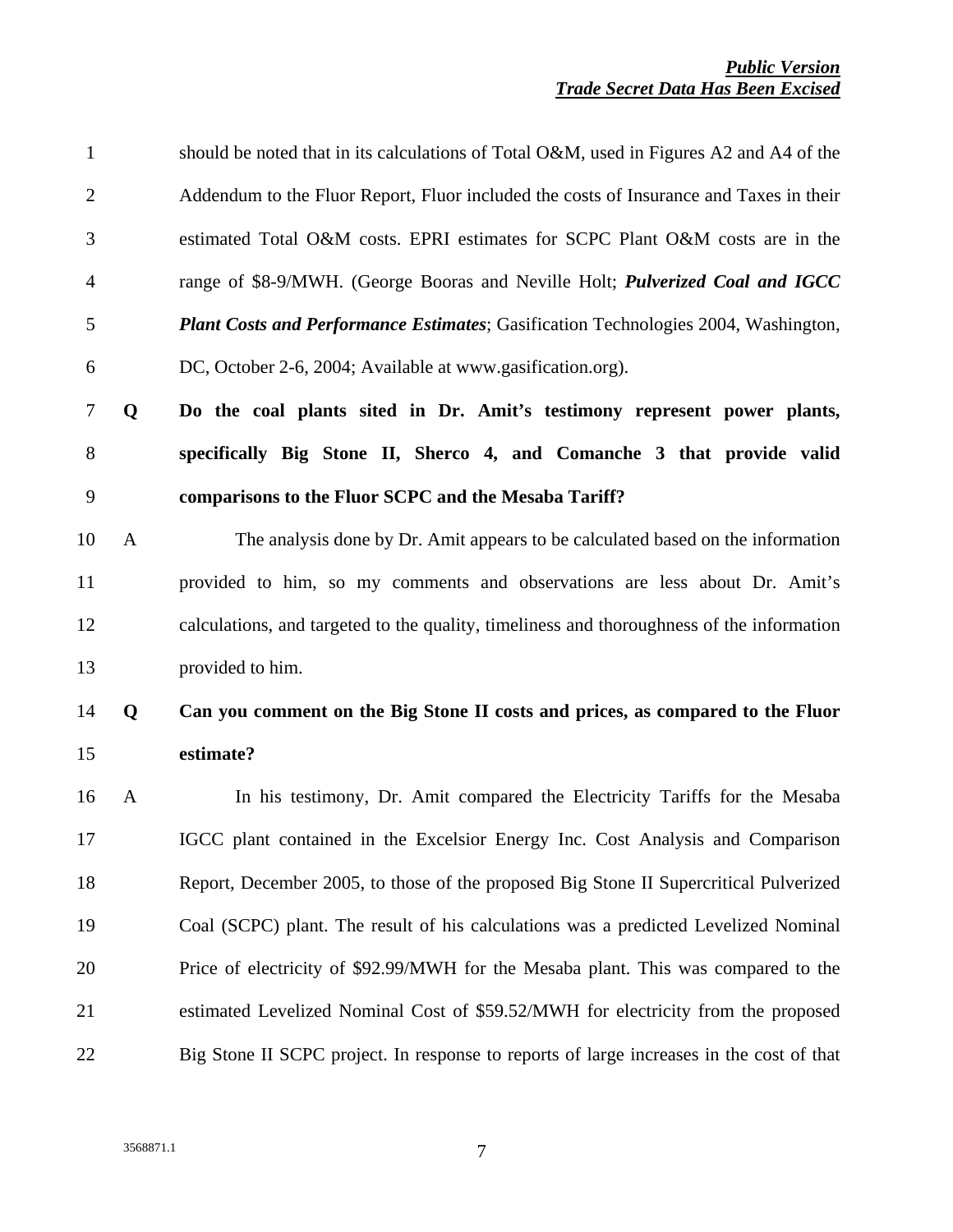1 project, Dr. Amit calculated that the Levelized Nominal Cost of electricity would be 2 \$74.48/MWH, if the capital cost of the Big Stone project increased by 23%. 3 The EPC component of total capital cost for the IGCC plant was estimated by 4 Fluor Enterprises Inc. (Fluor) at **[TRADE SECRET BEGINS TRADE** 5 **SECRET ENDS]**.In a parallel activity Fluor estimated the capital cost of a 600 MW 6 SCPC unit, similar to Big Stone II in terms of fuel, size, environmental controls, and 7 steam cycle conditions located near Monticello, MN. The EPC cost of the plant was 8 estimated at [TRADE SECRET BEGINS **TRADE SECRET ENDS**].Fluor 9 provided a further breakdown of the Total Estimated Capital Cost (*Figure A1 of Fluor*  10 *Independent Analysis of Generation Technologies for a 600 MW Coal Fired Power*  11 *Plant in Minnesota-Addendum Economic Analysis of SCPC Plant*) for that plant of 12 **ITRADE SECRET BEGINS TRADE SECRET ENDS** which includes 13 **[TRADE SECRET BEGINS TRADE SECRET ENDS**] for the Estimated 14 EPC cost, **[TRADE SECRET BEGINS TRADE SECRET ENDS**] as an 15 Allowance for Escalation, **[TRADE SECRET BEGINS** *TRADE SECRET* 16 **ENDS]**as an Allowance for Other Construction Costs including event-driven cost 17 contingency and contractor's risk fee, infrastructure and off-site costs, and owner's 18 costs and contingency, and **[TRADE SECRET BEGINS** *TRADE SECRET* 19 **ENDS]** as an Allowance for Interest During Construction (IDC) and debt placement 20 fees. This information is summarized in Table 1 below. Dr. Amit did not calculate a 21 Levelized Nominal Cost of electricity/MWh, but the calculation of that is attached as 22 Table 2 and it results, using his discount rate and methodology, in a value of 23 \$98.72/MWh.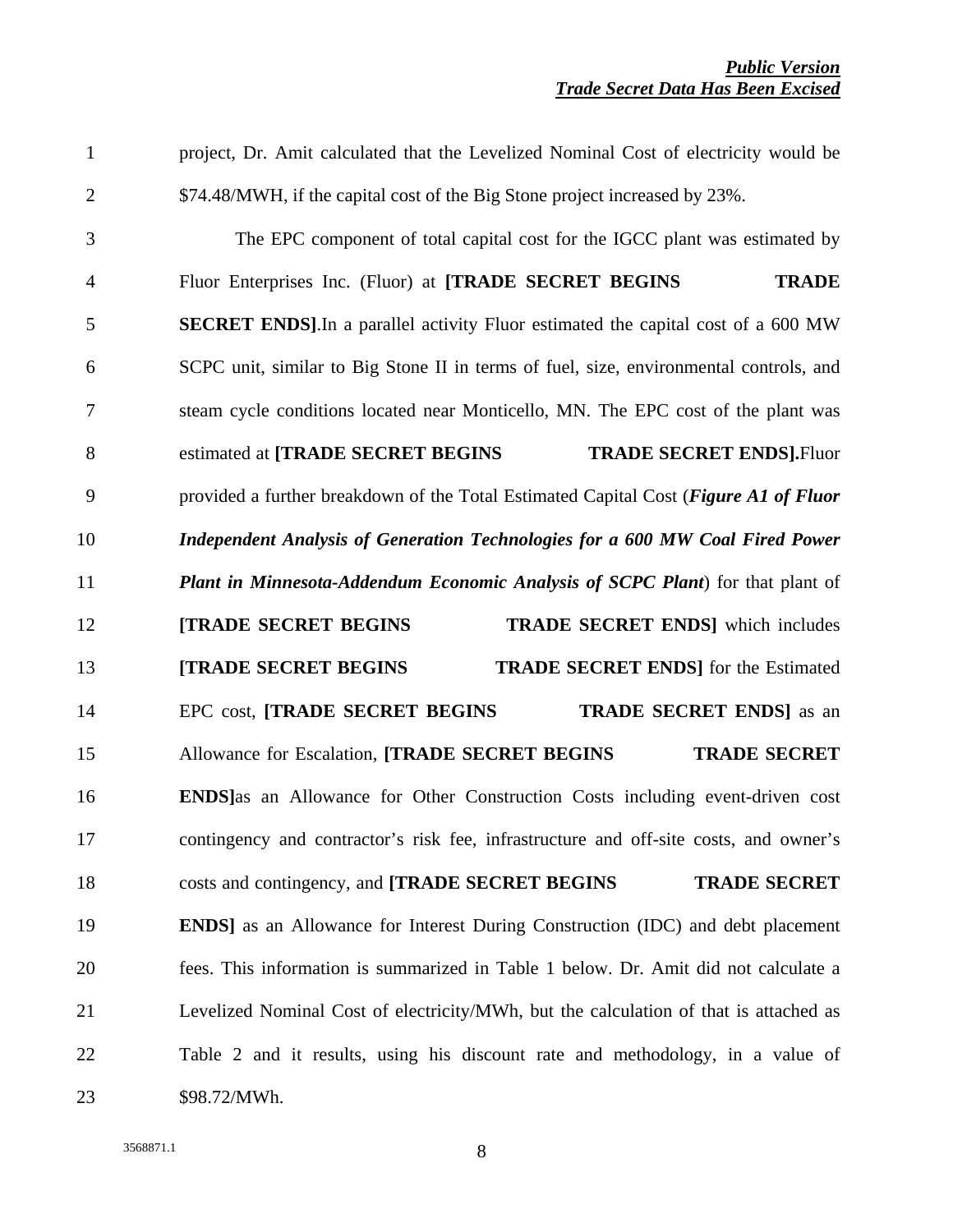### 1 **[TRADE SECRET BEGINS**

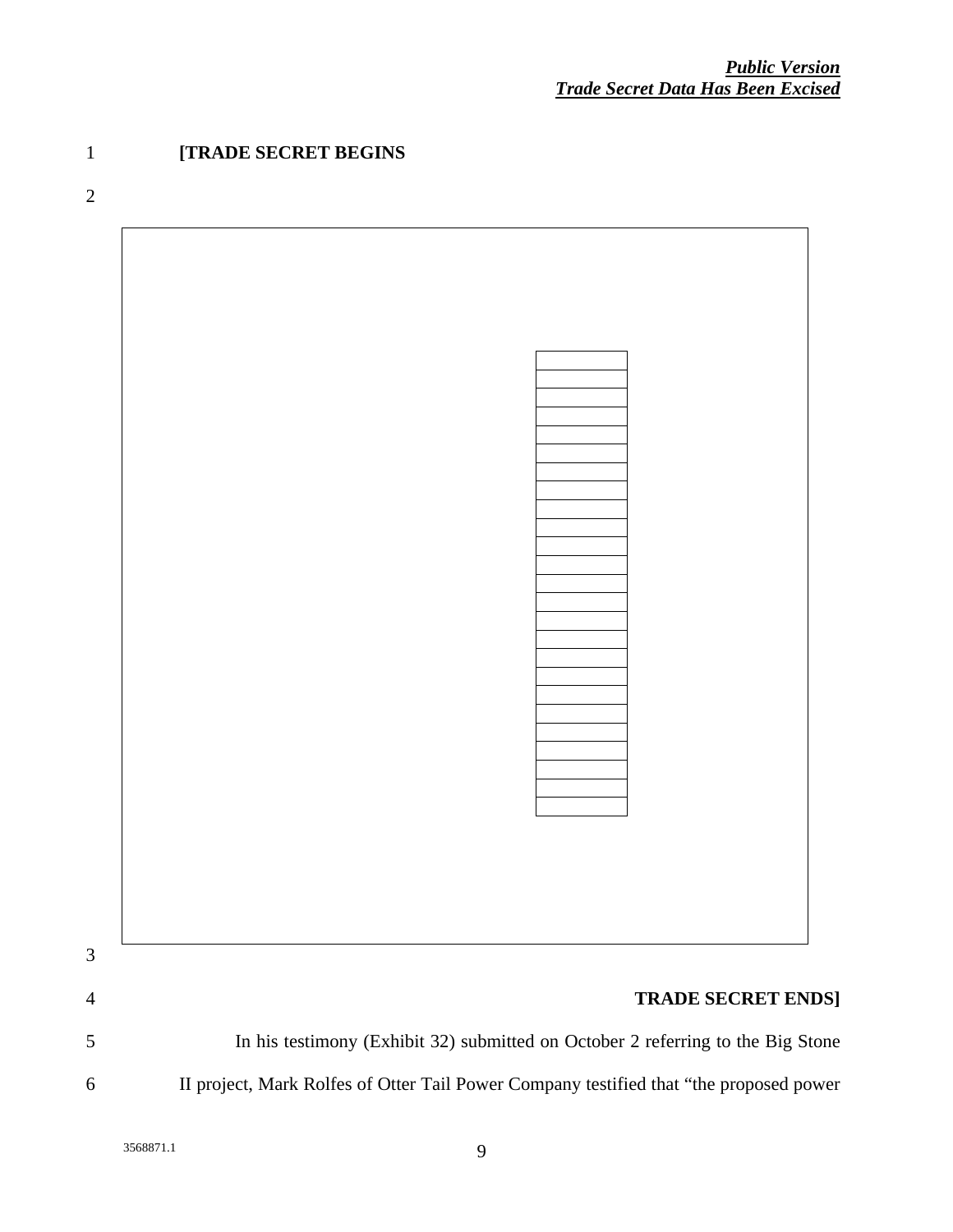| $\mathbf{1}$   | plant is estimated to cost approximately \$1.366 billion (an increase of just over \$300) |
|----------------|-------------------------------------------------------------------------------------------|
| 2              | million) in 2011 \$". In his testimony (Exhibit 33H), also submitted on October 2, 2006,  |
| 3              | Kermit E. Trout, Jr. of Black and Veatch provided a breakdown of that estimated EPC       |
| $\overline{4}$ | cost and other costs (Exhibit 33H). The EPC costs totaled \$1.342 billion (\$2130/kW)     |
| 5              | with additional costs of \$98 million $(\$156/kW)$ for a B&V reserve, \$38 million        |
| 6              | (\$60/kW) and in owner's costs, and \$15 million (\$24/kW) as a reserve for owner's       |
| 7              | costs. In Exhibit 40-B of that testimony updated estimates were included for Interest     |
| 8              | During Construction of \$169.5 million (\$269/kW) and financing costs of \$42.4 million   |
| 9              | $(\$67/kW)$ . The difference between the sum that I calculated of $\$2744/kW$ is slightly |
| 10             | different than the \$2691/kW noted in Exhibit 40-B. All of the above information above    |
| 11             | is summarized in Exhibit 1 below.                                                         |

- 
- 

### 12 **Table 2. Summary of Various Investments and Levelized Nominal Prices of**

| Plant                                                 | <b>EPC</b><br>Cost<br>$\frac{\text{S}}{\text{K}}$<br>(including) | Other<br>Construction<br>Costs, \$/kW           | <b>IDC</b> and<br>Debt fees,<br>$\frac{\text{S}}{\text{K}}$ | Total Cost,<br>$\frac{\text{S}}{\text{K}}$          | Levelized<br>Nominal<br>\$/MWH<br>(Source) |
|-------------------------------------------------------|------------------------------------------------------------------|-------------------------------------------------|-------------------------------------------------------------|-----------------------------------------------------|--------------------------------------------|
| Fluor SCPC 3rdQ<br>2011\$                             | $\csc.$ )<br><b>TRADE</b><br><b>SECRET</b><br><b>BEGINS</b>      |                                                 |                                                             | <b>TRADE</b><br><b>SECRET</b><br><b>ENDS</b>        | 98.72<br>(Excelsior)                       |
| B&V<br>Big Stone II<br>2011\$                         | 2168                                                             | $240+$ more for<br><i>items</i> not<br>included | 336                                                         | $2744+$<br>more for<br><i>items</i> not<br>included | 74.48<br>(Amit)                            |
| Original Burns<br>and McDonnell<br>Estimate<br>2011\$ | 1800                                                             | Not included                                    | <b>Not</b><br>included                                      | $1800 + more$<br>for items not<br>included          | 59.52<br>(Amit)                            |

13 **Electricity**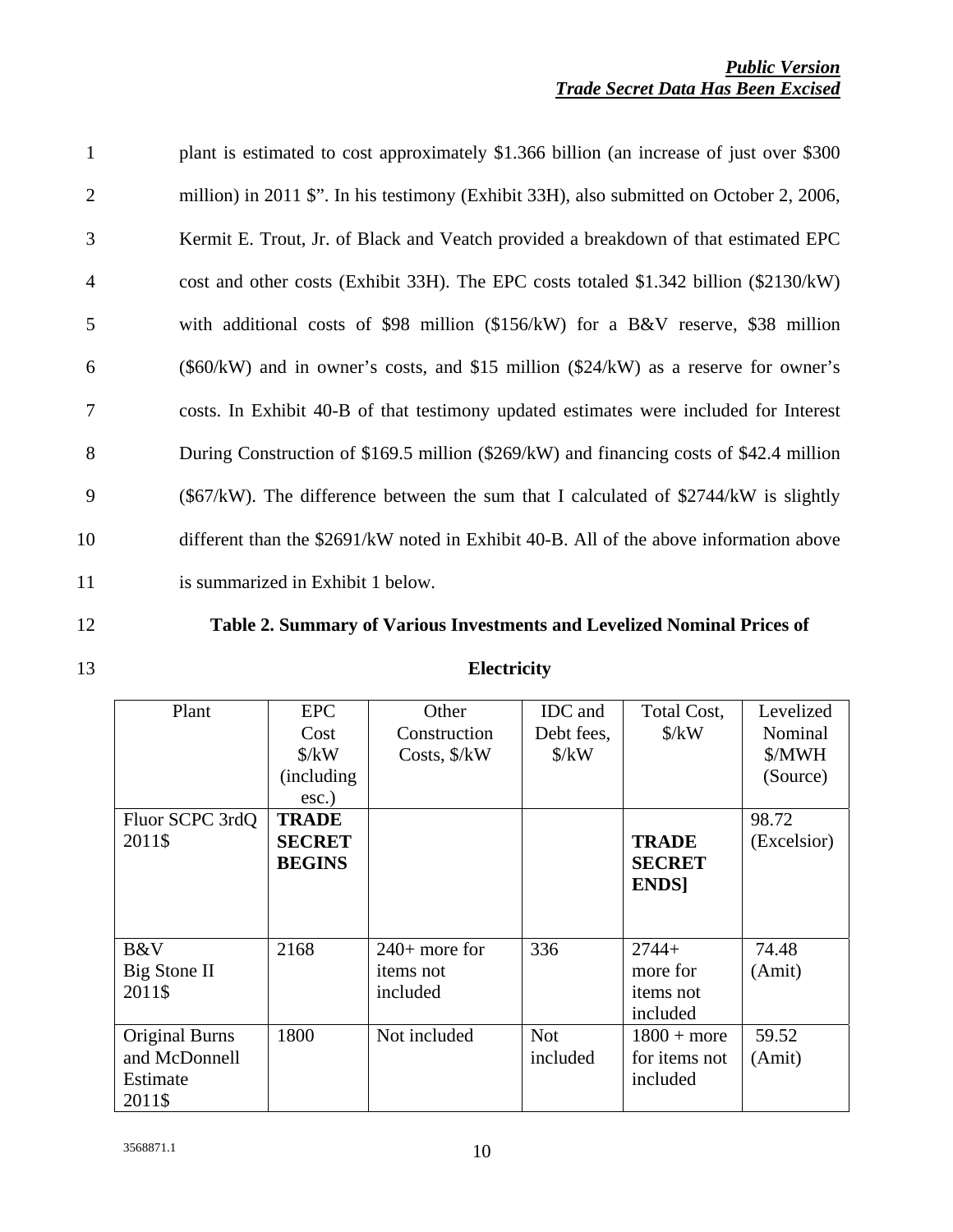| $\mathbf{1}$   |                                                                                                |
|----------------|------------------------------------------------------------------------------------------------|
| $\overline{2}$ | Typically, EPRI cost studies show that another 25-30% is added to the EPC                      |
| 3              | contract to cover IDC and other owner costs. (EPRI Report 1000316, Evaluation of               |
| $\overline{4}$ | <b>Innovative Fossil Fuel Power Plants with CO2 Removal, December 2000). From the</b>          |
| 5              | data in Table 2, I calculated that $B&V$ added about 29% to their estimate, while Fluor        |
| 6              | added [TRADE SECRET BEGINS]<br><b>TRADE SECRET ENDS</b> to theirs. It is not                   |
| 7              | clear from my review of his testimony that Dr. Amit calculated the Levelized Nominal           |
| 8              | Price of Electricity using values that reflected the total project capital requirement or      |
| 9              | just some of the necessary components, primarily EPC costs. What appears odd in my             |
| 10             | opinion is that the adjusted estimated EPC numbers, for both the Big Stone and Fluor           |
| 11             | SCPC projects are [TRADE SECRET BEGINS                                                         |
| 12             | <b>TRADE SECRET ENDS</b> ]. Since the original                                                 |
| 13             | capital cost estimates for the Big Stone SCPC and the Fluor SCPC plants are only               |
| 14             | <b>[TRADE SECRET BEGINS</b><br><b>TRADE SECRET ENDS</b> different, with the                    |
| 15             | <b>[TRADE SECRET BEGINS</b><br><b>TRADE SECRET</b>                                             |
| 16             | <b>ENDS</b> ], it seems inconsistent that the Levelized Nominal Cost is so markedly different, |
| 17             | especially since the heat rates of the two plants are very close, 9369 Btu/kWh for the         |
| 18             | Big Stone II plant and [TRADE SECRET BEGINS<br><b>TRADE SECRET ENDS]</b>                       |
| 19             | Btu/kWh for the Fluor SCPC plant. The difference in O&M cost estimates amounts to              |
| 20             | about [TRADE SECRET BEGINS<br>r TRADE SECRET ENDS] for                                         |
| 21             | Big Stone. Part of that difference may be due to shared staffing between the Big Stone 1       |
| 22             | and proposed Big Stone II plants. This would not be available to an initial unit plant         |
| 23             | such as proposed by Fluor.                                                                     |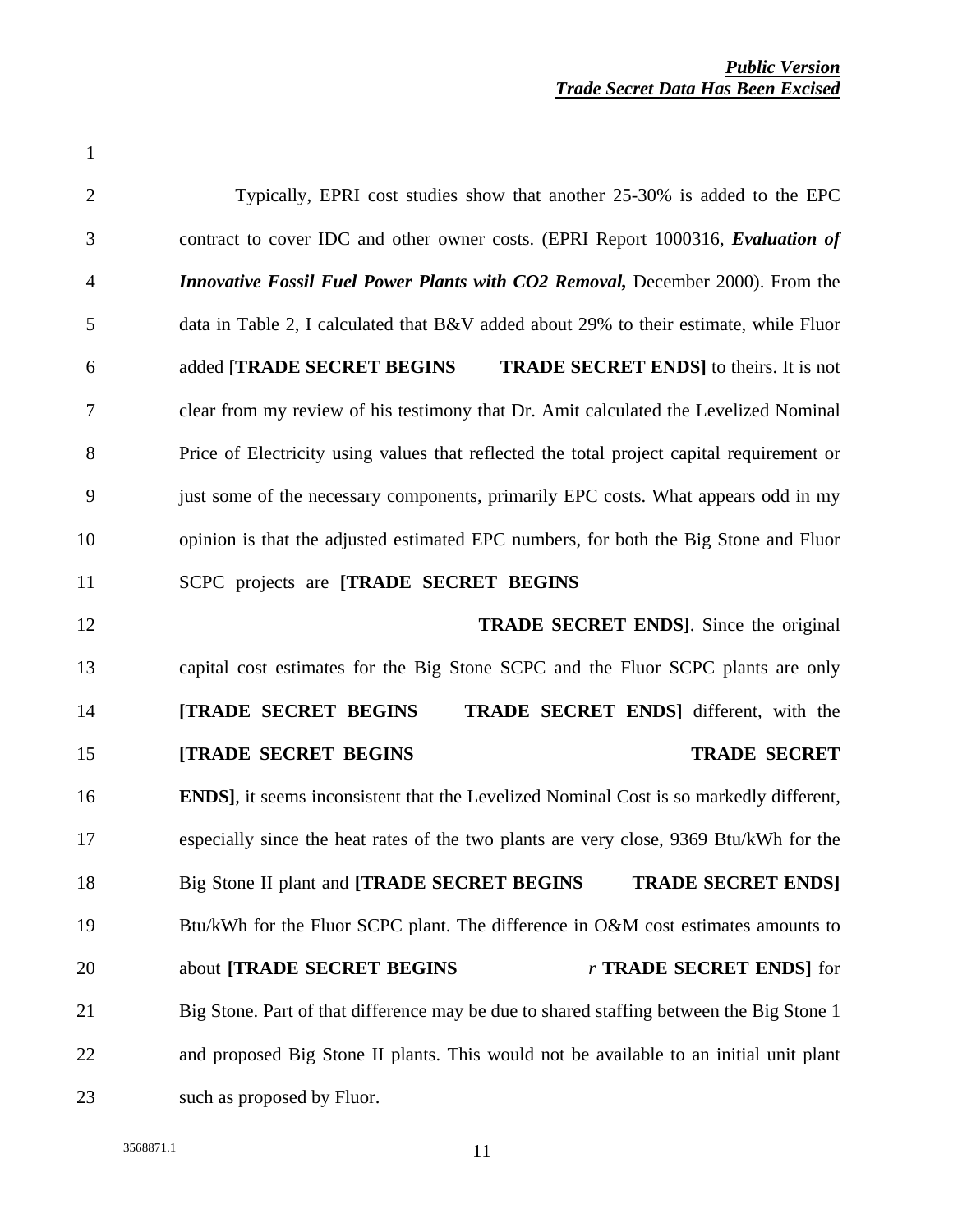| $\mathbf{1}$                           |              | Based on those relative costs, the costs of electricity for the two plants should be                                                                                                                                                                                                                                                                                                                                     |
|----------------------------------------|--------------|--------------------------------------------------------------------------------------------------------------------------------------------------------------------------------------------------------------------------------------------------------------------------------------------------------------------------------------------------------------------------------------------------------------------------|
| $\overline{2}$                         |              | much closer to one another, rather than 25% apart, since the overall capital estimates of                                                                                                                                                                                                                                                                                                                                |
| 3                                      |              | [TRADE SECRET BEGINS<br><b>TRADE SECRET ENDS</b> ] and \$2744/kW,                                                                                                                                                                                                                                                                                                                                                        |
| $\overline{4}$                         |              | which is the major element in the levelized cost of electricity calculation are only about                                                                                                                                                                                                                                                                                                                               |
| 5                                      |              | [TRADE SECRET BEGINS<br><b>TRADE SECRET ENDS</b> ] apart. Since both                                                                                                                                                                                                                                                                                                                                                     |
| 6                                      |              | calculations used a similar IOU capital structure, the differences appear to be related to                                                                                                                                                                                                                                                                                                                               |
| $\overline{7}$                         |              | the total capital costs of the plant, specifically those costs associated with non-EPC                                                                                                                                                                                                                                                                                                                                   |
| $8\,$                                  |              | costs and AFUDC, and the O&M costs (including all Administrative and General,                                                                                                                                                                                                                                                                                                                                            |
| 9                                      |              | O&M, and owners' costs), where Big Stone's O&M costs are [TRADE SECRET                                                                                                                                                                                                                                                                                                                                                   |
| 10                                     |              | <b>BEGINS</b><br><b>TRADE SECRET ENDS</b> than those estimated by Fluor.                                                                                                                                                                                                                                                                                                                                                 |
| 11                                     | Q            | Can you comment on the Sherco 4 costs?                                                                                                                                                                                                                                                                                                                                                                                   |
| 12                                     | $\mathbf{A}$ | In his testimony, Dr. Amit reports that the estimated Levelized Nominal Cost for                                                                                                                                                                                                                                                                                                                                         |
| 13                                     |              | electricity from the Sherco 4 unit would be [TRADE SECRET BEGINS                                                                                                                                                                                                                                                                                                                                                         |
| 14                                     |              | <b>TRADE SECRET ENDS</b> ]. In the NSP Baseload Process Report filed with the                                                                                                                                                                                                                                                                                                                                            |
| 15                                     |              | Minnesota PUC in November 2004, NSP reported on its future power generating                                                                                                                                                                                                                                                                                                                                              |
| 16                                     |              | options. As part of that project they reviewed seven different sites in Minnesota, South                                                                                                                                                                                                                                                                                                                                 |
| 17                                     |              | Dakota and Wisconsin, including the Sherco site as potential locations for a 600 MW                                                                                                                                                                                                                                                                                                                                      |
| 18                                     |              | plant. On page 13 of that report, they stated that:                                                                                                                                                                                                                                                                                                                                                                      |
| 19<br>20<br>21<br>22<br>23<br>24<br>25 |              | "The costs of unescalated capital and fixed O&M estimates for each of<br>the seven sites are very close, and all are in the range of \$1.4 billion (or<br>$$1860/kW$ ) $\pm 5\%$ . These estimates do not include transmission or rail<br>spur capital costs. Fixed O&M estimates are approximately \$18/kW-<br>year, except for Sherco 4.<br>The capital cost estimate for Sherco 4 is not substantially lower than the |
| 26<br>27                               |              | capital cost estimates for the other sites because very little in the way of<br>common or shared equipment could be used from the existing generating                                                                                                                                                                                                                                                                    |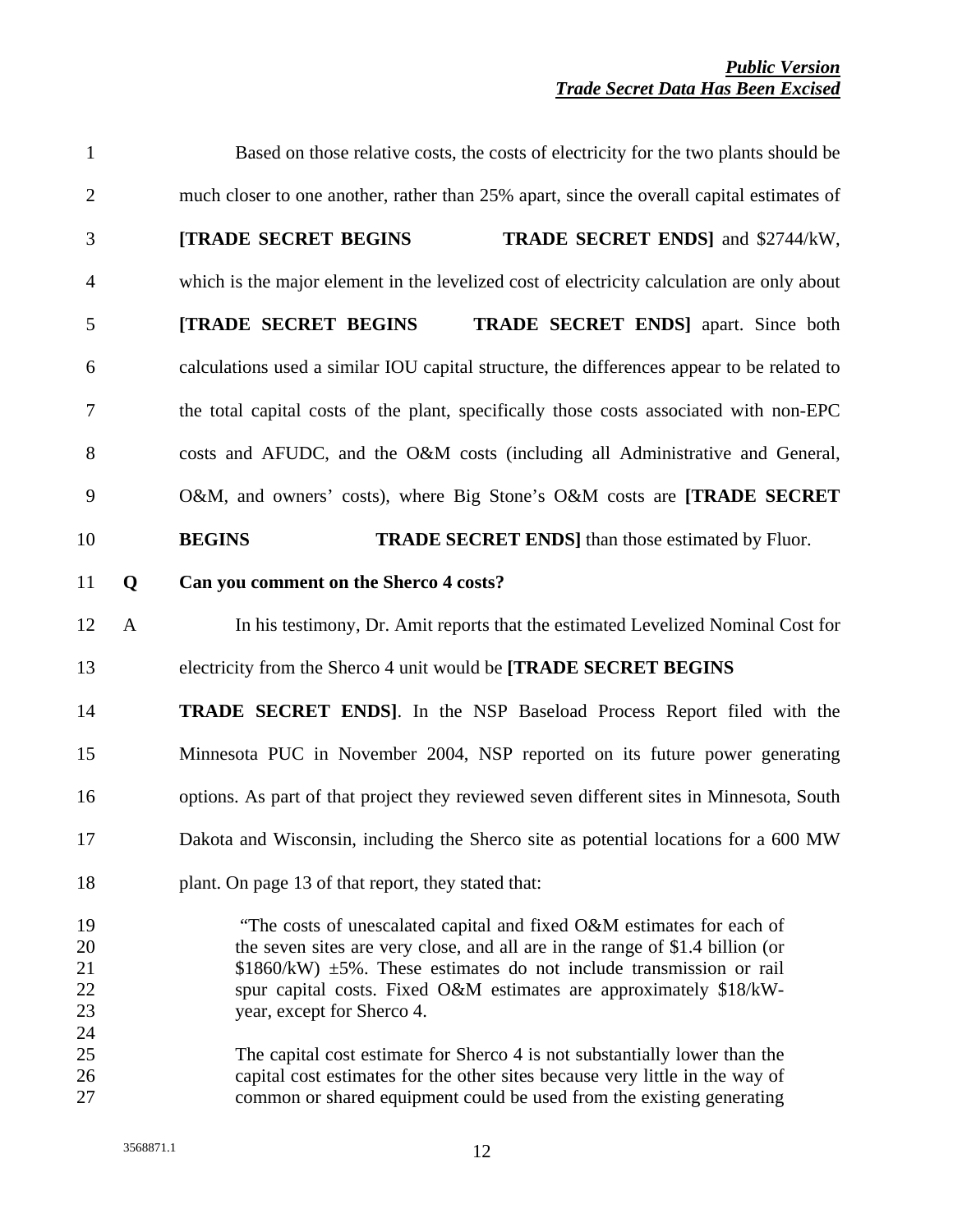| $\mathbf{1}$<br>$\mathbf{2}$<br>3<br>$\overline{4}$<br>5<br>$\boldsymbol{6}$<br>$\boldsymbol{7}$ |              | units at that site. The most significant example of this is in the coal<br>unloading and handling operation that would require an entirely new<br>system because the existing coal unloading and handling system is<br>already operating at maximum capacity. Fixed O&M costs for Sherco 4,<br>however, are expected to be much lower because there would be fewer<br>incremental staffing additions needed to support plant operations." |
|--------------------------------------------------------------------------------------------------|--------------|-------------------------------------------------------------------------------------------------------------------------------------------------------------------------------------------------------------------------------------------------------------------------------------------------------------------------------------------------------------------------------------------------------------------------------------------|
| $8\,$                                                                                            | Q            | Is this a valid set of cost assumptions?                                                                                                                                                                                                                                                                                                                                                                                                  |
| 9                                                                                                | $\mathbf{A}$ | The costs are substantially lower than those of Big Stone and those estimated by                                                                                                                                                                                                                                                                                                                                                          |
| 10                                                                                               |              | Fluor. Even if the \$1860 did not include AFUDC, it would still be over 25% lower than                                                                                                                                                                                                                                                                                                                                                    |
| 11                                                                                               |              | the cost of Big Stone (at \$2411), and I have already pointed out that the Big Stone                                                                                                                                                                                                                                                                                                                                                      |
| 12                                                                                               |              | number appears to include a lower level of non-EPC capital costs.                                                                                                                                                                                                                                                                                                                                                                         |
| 13                                                                                               |              | Without doing substantial pre-engineering work, it is difficult for generic                                                                                                                                                                                                                                                                                                                                                               |
| 14                                                                                               |              | estimates to accurately capture the total, timely costs for building a particular plant. The                                                                                                                                                                                                                                                                                                                                              |
| 15                                                                                               |              | Sherco capital cost estimate does not appear to have been developed in the same level                                                                                                                                                                                                                                                                                                                                                     |
| 16                                                                                               |              | of detail as the Big Stone analysis or the Fluor estimate for a hypothetical SCPC plant.                                                                                                                                                                                                                                                                                                                                                  |
| 17                                                                                               |              | Finally, O&M Costs of even \$18/kw-year would appear on the low end, and the                                                                                                                                                                                                                                                                                                                                                              |
| 18                                                                                               |              | proposition that Sherco's costs may be even lower is not consistent with the total costs                                                                                                                                                                                                                                                                                                                                                  |
| 19                                                                                               |              | of owning and operating a unit, inclusive of all owner and Administrative and General                                                                                                                                                                                                                                                                                                                                                     |
| 20                                                                                               |              | costs (such as insurance and property tax).                                                                                                                                                                                                                                                                                                                                                                                               |
| 21                                                                                               | Q            | Can you comment on the Comanche 3 costs?                                                                                                                                                                                                                                                                                                                                                                                                  |
| 22                                                                                               | A            | In his testimony, Dr. Amit reports that the estimated Levelized Nominal                                                                                                                                                                                                                                                                                                                                                                   |
| 23                                                                                               |              | Cost for electricity from the Comanche 3 unit, now under construction and scheduled                                                                                                                                                                                                                                                                                                                                                       |
| 24                                                                                               |              | for operation in 2009 would be [TRADE SECRET BEGINS<br><b>TRADE</b>                                                                                                                                                                                                                                                                                                                                                                       |
| 25                                                                                               |              | <b>SECRET ENDS</b> ]. The Comanche 3 unit in Colorado is a 750 MW SCPC unit that will                                                                                                                                                                                                                                                                                                                                                     |
| 26                                                                                               |              | be fired on PRB coal. This is a well-integrated, brownfield site and the project had the                                                                                                                                                                                                                                                                                                                                                  |
|                                                                                                  |              |                                                                                                                                                                                                                                                                                                                                                                                                                                           |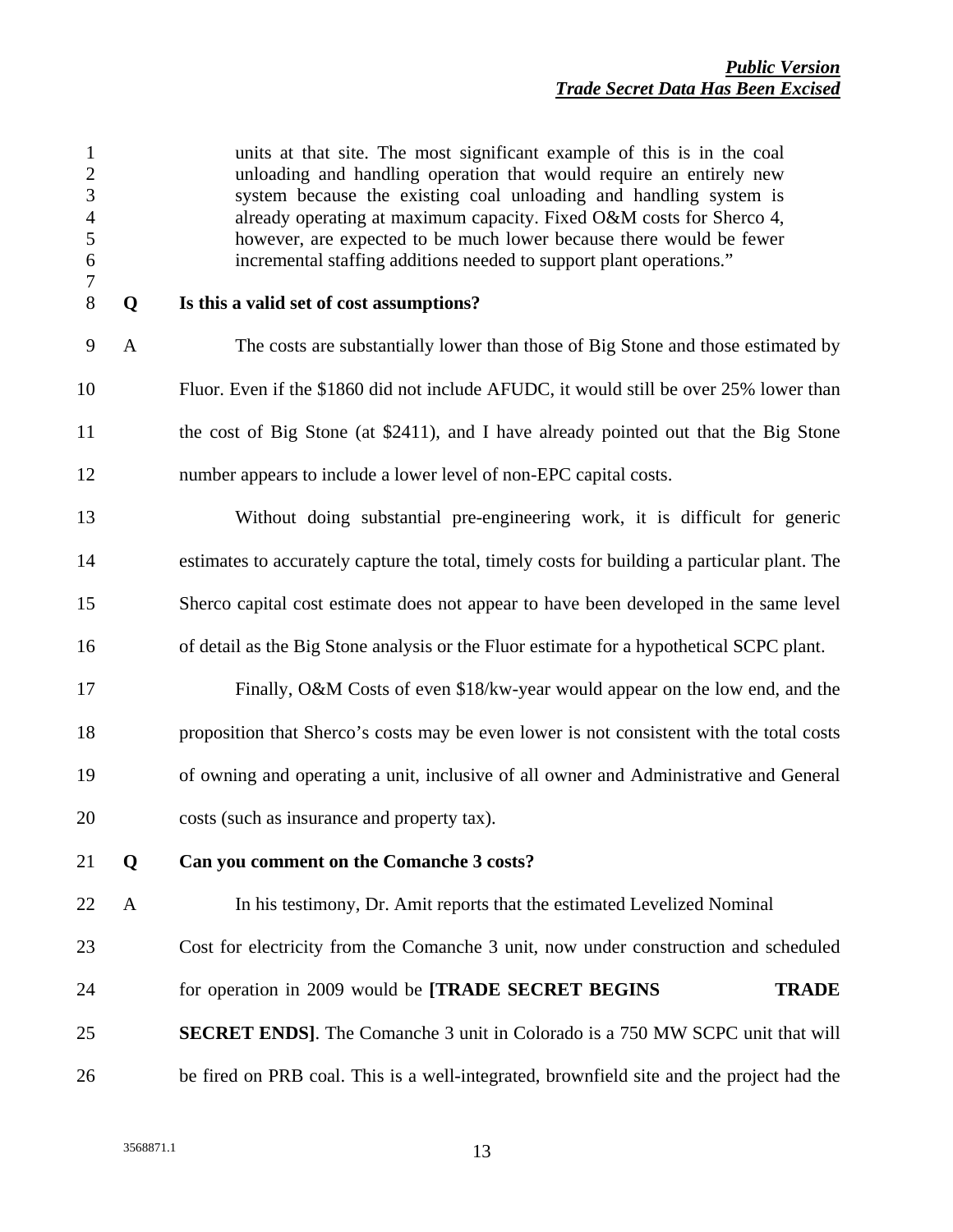| $\mathbf{1}$   |              | cost advantage of avoiding at least some of the rapid escalation in equipment and labor   |
|----------------|--------------|-------------------------------------------------------------------------------------------|
| $\overline{2}$ |              | costs that has occurred recently. Even Xcel has noted that this is not a valid comparison |
| 3              |              | to building a plant in the 2008-2011 timeframe, as highlighted in their response to       |
| $\overline{4}$ |              | requests to NSP for additional background information to support Dr. Amit's testimony.    |
| 5              |              | The Minnesota Commerce Commission response includes the following quote:                  |
| 6              |              | "NSP believes that the request for information is not relevant to Minnesota due           |
| 7              |              | to weather, altitude, and site differences between Comanche and the considered site in    |
| 8              |              | Minnesota (Sherco). The Comanche 3 estimates do not includes costs of other               |
| 9              |              | associated Comanche project work at Units 1 and 2 that was necessary" for approval of     |
| 10             |              | Comanche 3.                                                                               |
| 11             | Q            | What are your conclusions from this analysis of the SCPC options?                         |
|                |              |                                                                                           |
| 12             | $\mathbf{A}$ | The Fluor report appears to be very complete in terms of identifying all the costs        |
| 13             |              | that must be considered in arriving at an estimate for a new, grass roots SCPC power      |
| 14             |              | plant. In studies that focus on comparing different technologies, individual contractors  |
| 15             |              | such as Fluor, Burns and McDonnell, and Black and Veatch, each company uses its           |
| 16             |              | experience in the competitive market place to develop competitive bids for the defined    |
| 17             |              | parts of the plant. It is not surprising therefore that the EPC estimates are reasonably  |
| 18             |              | consistent with one another. That section of the project, namely the power plant within   |
| 19             |              | the plant boundaries (battery limits) is well-defined and reliable estimates can be       |
| 20             |              | prepared by various contractors. As noted previously, the costs of newly announced        |
| 21             |              | plants by AEP are consistent with the values proposed for the Fluor and Big Stone         |

3568871.1 14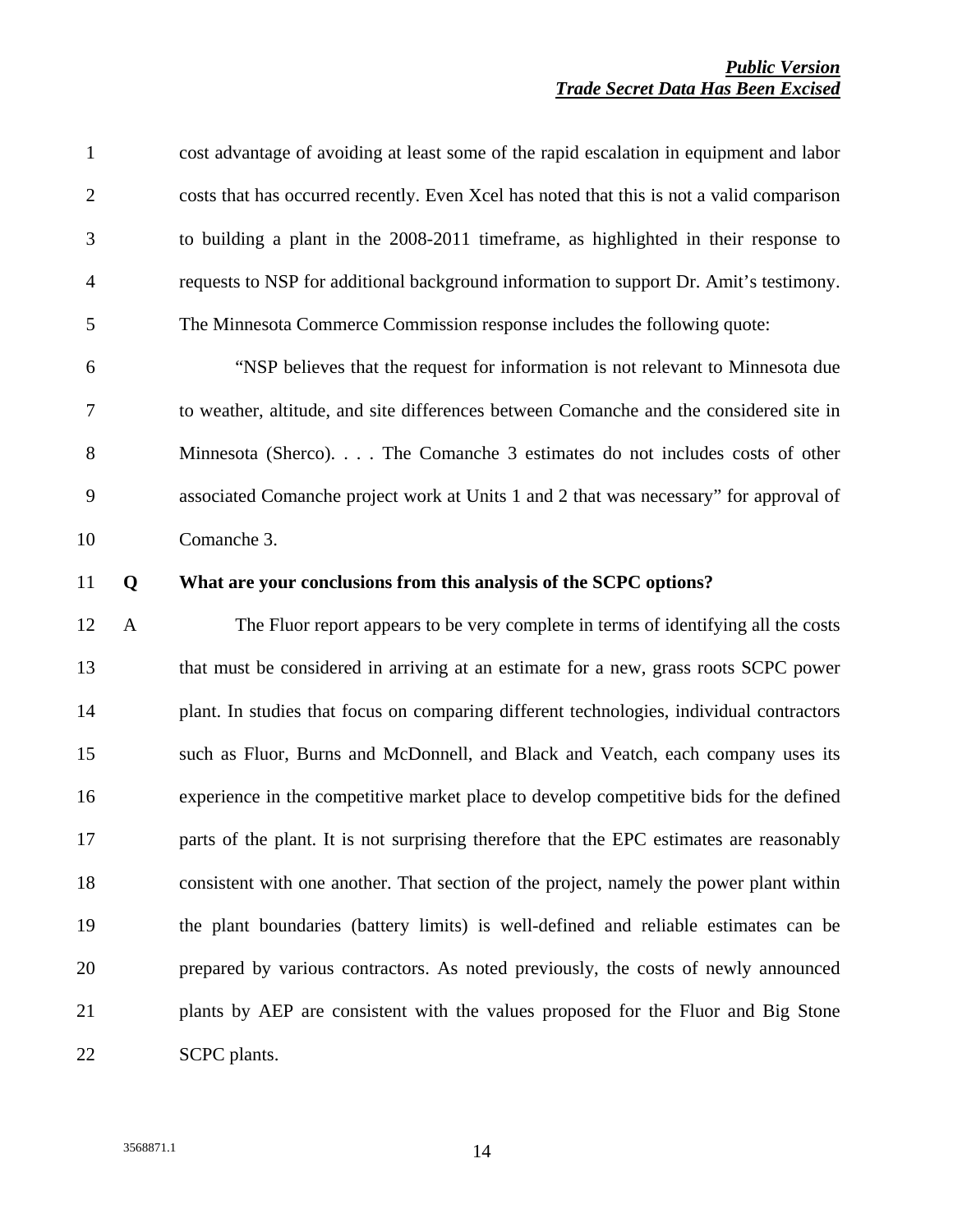1 The difficulty in comparing estimates is the undefined auxiliaries to the plant 2 which lie outside the plant boundaries such as rail lines, water supplies, roads, building 3 requirements to deal with weather conditions, waste disposal options, by-product 4 markets, etc. One striking example of this is in the Black and Veatch testimony is that 5 they were able to lower the capital cost of the Big Stone II project by \$165 million by 6 changing the approach to water supply.

7 The typical practice of contractors is to provide rough estimates of the capital 8 necessary to fund the cost of these auxiliaries, but it is often done without hard, site-9 related data available that are needed to support firm estimates. In addition contingency 10 funds are allotted to deal with unforeseen events, more rapid escalation in equipment 11 and labor costs, and other items. Fluor has provided a **[TRADE SECRET BEGINS**

12 **IRADE SECRET ENDS** Allowance for Other Construction Costs which 13 include event-driven cost contingency and contractors risk fee, infrastructure and off-14 site costs, and owners cost and contingencies of **[TRADE SECRET BEGINS** *\$666/kW*

15 **TRADE SECRET ENDS]**. The Black and Veatch update (Exhibit 40-B) provides 16 reserves for Black and Veatch and Owners Risks of \$240/kW. The definitions appear to 17 be quite different, but there is no breakdown of this **[TRADE SECRET BEGINS** 

18 **TRADE SECRET ENDS]** difference. It should be noted that the difference amounts to 19 most of the difference between the total capital cost estimate of Fluor of **[TRADE** 

20 **SECRET BEGINS TRADE SECRET ENDS** for the Fluor estimate and 21 \$2744/kW for the updated Black and Veatch estimate. Since this difference should not 22 exist for a single well-defined real project, it suggests that either Black and Veatch may 23 not have included all the items that Fluor did or that Fluor took very conservative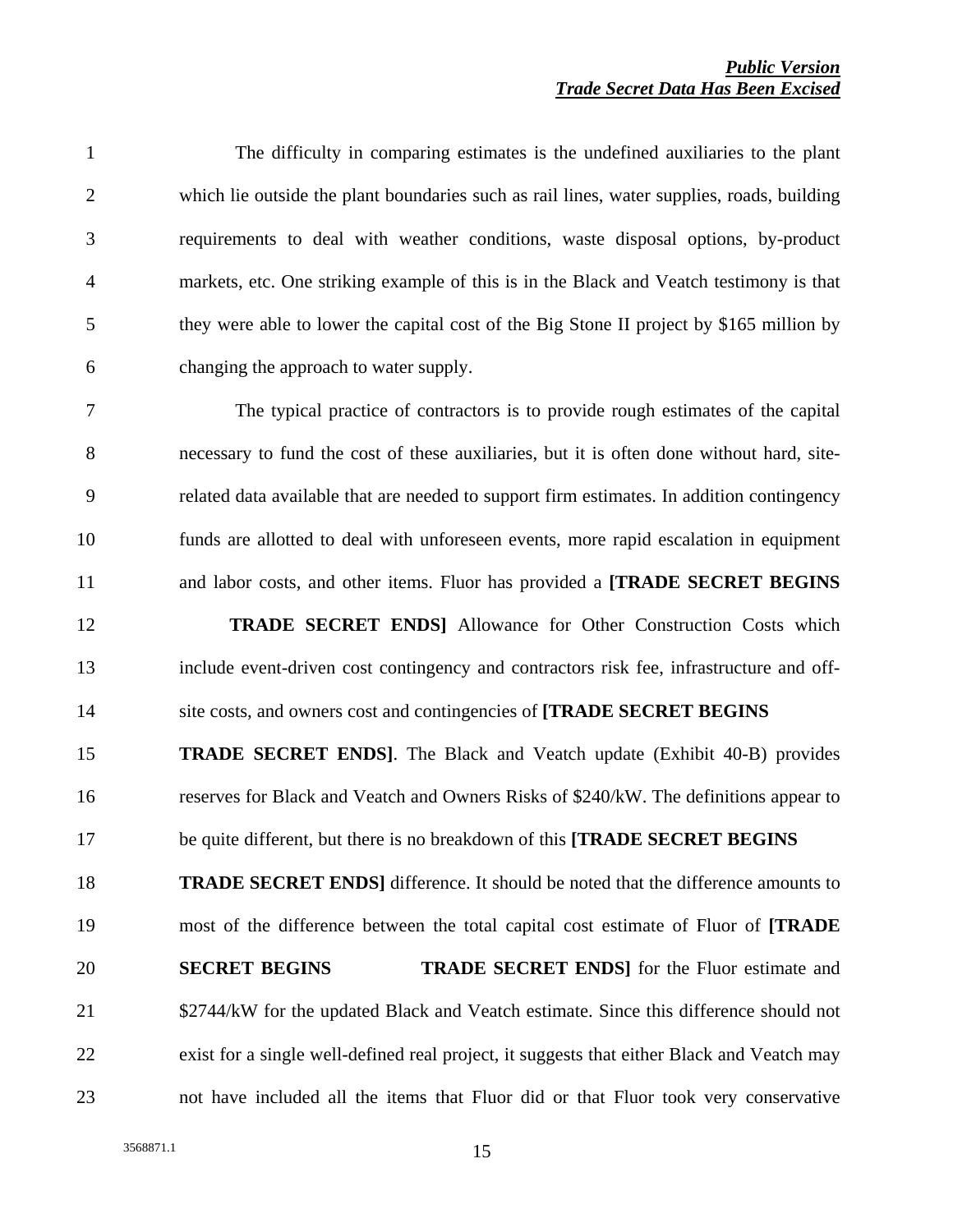| $\mathbf{1}$   |              | contingency estimates. For a real project at a specific site, the cost of a 600 MW SCPC     |
|----------------|--------------|---------------------------------------------------------------------------------------------|
| $\overline{c}$ |              | plant should be very close to the same if built by any one of a number of well-qualified    |
| 3              |              | contractors. More information is needed on the details of these estimates to make sure      |
| $\overline{4}$ |              | that they are truly consistent. The cost of a 600 MW SCPC project and the cost of           |
| 5              |              | electricity from that project should not be significantly different if located in Minnesota |
| 6              |              | or South Dakota.                                                                            |
| 7              |              | The overall analysis by Fluor comparing the Mesaba and SCPC plants in                       |
| 8              |              | Minnesota shows that when all aspects are considered there is less than a 7% gap in         |
| 9              |              | Levelized Nominal Power Coasts with the IGCC plant producing lower cost power.              |
| 10             |              | III. EXTERNALITIES MAKE IGCC THE LEAST COST OPTION                                          |
| 11             | Q            | When environmental externalities are included, how do the Big Stone II and Fluor            |
|                |              |                                                                                             |
| 12             |              | <b>SCPC</b> costs compare to the Mesaba Tariff?                                             |
| 13             | $\mathbf{A}$ | The emissions levels from SCPC and IGCC plants are fairly well understood.                  |
| 14             |              | Minnesota underwent an extensive study to quantify the externality costs of these           |
| 15             |              | emissions (NOx, SO2, CO, CO2, and PM10) several years ago. On the Commission's              |
| 16             |              | website these values are published in 2005\$. Independently reviewing the emissions and     |
| 17             |              | associated externality values, the IGCC plant's cost is 0.5% lower per MWH than the         |
| 18             |              | SCPC plant. There is a \$17 million difference in PVSC in the value of Minnesota            |
| 19             |              | Externalities with the advantage accruing to IGCC. These values are based on an             |
| 20             |              | independent report produced by ICF Consulting that estimated that the externality costs     |
| 21             |              | of PM 2.5 are three times higher for the SCPC plant than IGCC. Should the effects of        |
| 22             |              | PM 2.5 be considered, the benefit accruing to IGCC in terms of PVSC increases by an         |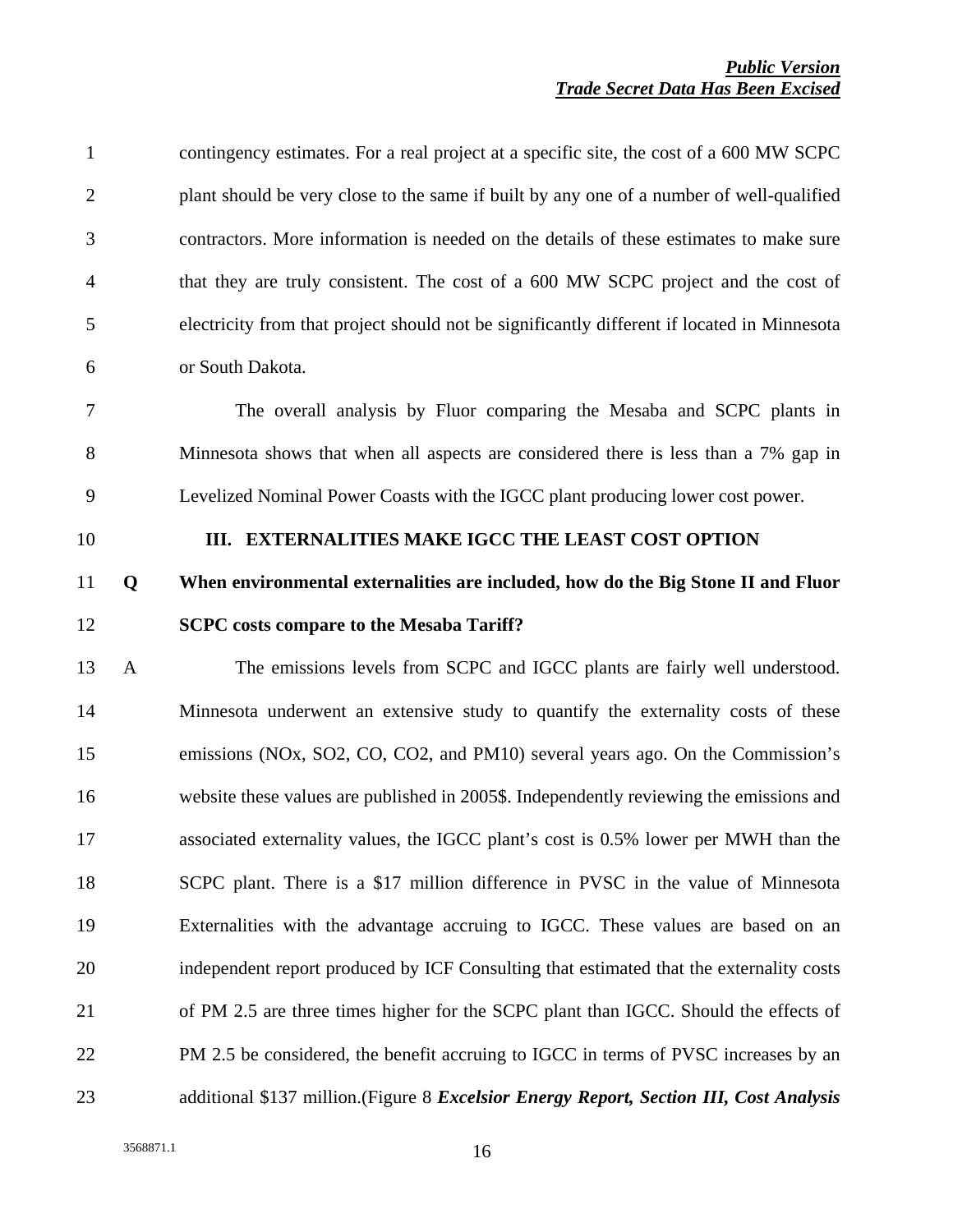1 *and Comparison*, December 2005). Avoidance of these additional costs should be 2 included in any cost analysis, considered as part of the socioeconomic benefit of the 3 proposed plants, and as a hedge to consumers of likely future regulations that would 4 require internalization of some or all of those costs.

5 Mercury capture is an extremely difficult process. Both the Fluor designed 6 IGCC and SCPC plants have been designed for 90% capture of mercury. Mercury 7 capture levels of >90% have been demonstrated at the Tennessee Eastman Coal 8 Gasification plant in Kingsport, TN, while the Powdered Activated Carbon (PAC) 9 technology for use in the SCPC plants has only been tested at smaller scales in pilot 10 demonstration projects. Other mercury capture technologies are under development that 11 may turn out to be superior to PAC. Therefore at this time there is a much higher 12 likelihood that the IGCC plant will meet its mercury capture goals. If this occurs 13 additional externality benefits could accrue to the benefit of the Mesaba IGCC project.

14 There is a difference between the inherent marketability of the solid wastes from 15 an IGCC and a SCPC power plant. The IGCC plant collects sulfur in the form of 99+% 16 pure solid sulfur. In a SCPC plant, sulfur can in some cases be captured in the form of 17 gypsum (CaSO4) crystals. Local markets may exist for either or both of these products, 18 but it is very site dependent. At the Polk IGCC plant in Florida, sulfuric acid is 19 produced rather than solid sulfur because a large local market exists that utilizes the 20 acid for fertilizer production. Some power plants with wet scrubbers are able to sell the 21 gypsum that they make for wallboard production. Slag produced in IGCC plants is inert, 22 which has led to its sale in some cases for use as construction backfill asphalt aggregate 23 or landfill cover operation. Bottom ash and fly ash from SCPC is usually land-filled.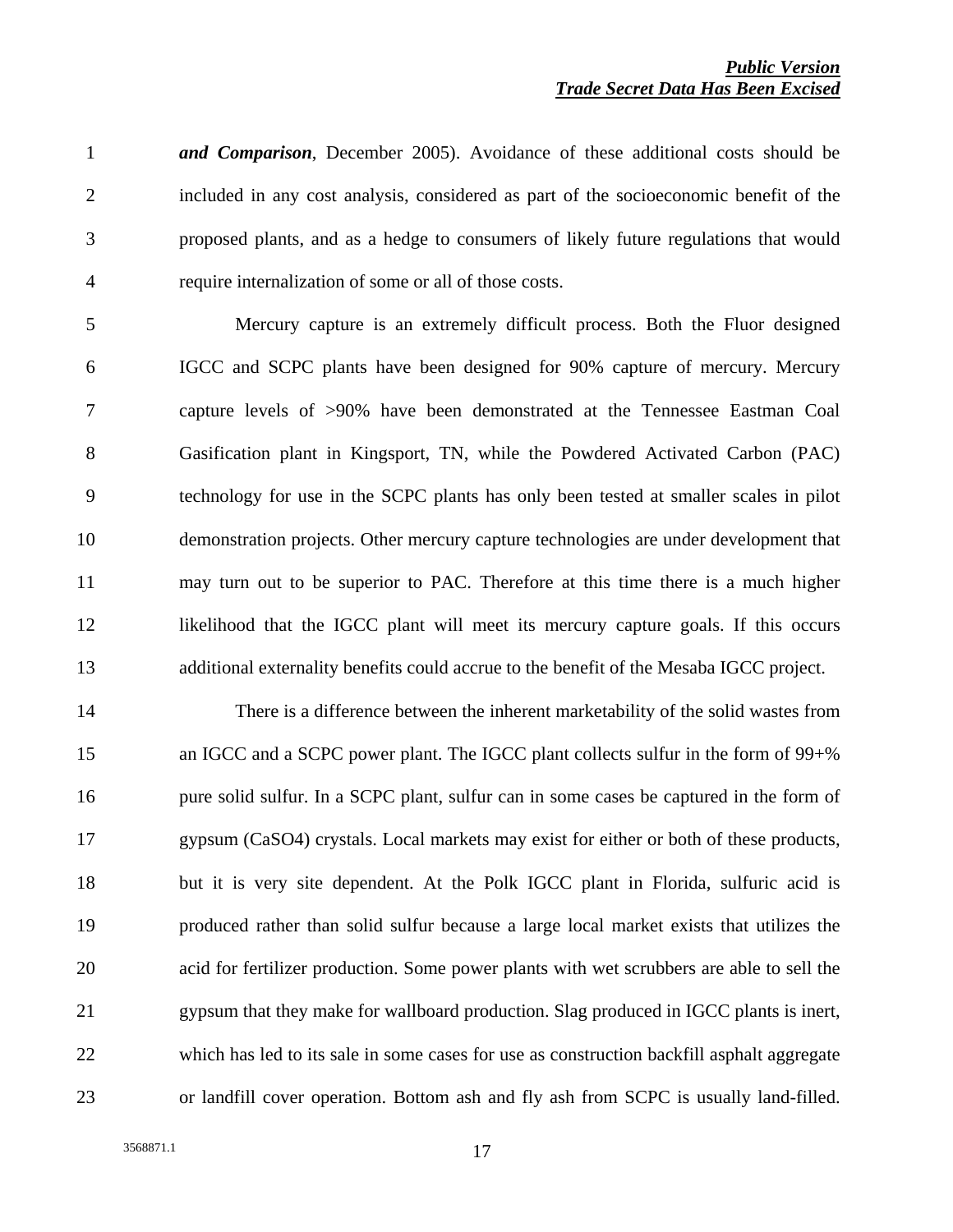1 Overall, the solid waste impact of an IGCC plant should be substantially less than that 2 of an SCPC plant, reducing costs to consumers.

3 Because of these considerations, I conclude that IGCC is likely to be a least cost 4 resource.

### 5 **IV. IGCC PLANT AVAILABILITY**

### 6 **Q Is the proposed target availability of the IGCC power plant, 60% in the first year,**  7 **70% in the second year, 80% in the third year, and 91% thereafter reasonable?**

8 A The four 250-300 MW, single-train, coal-fueled IGCC demonstration plants that 9 began operation in the mid 1990's, which are now operating commercially, form the 10 core of experience with coal-fired IGCC power plants. Additional information that can 11 be utilized in the design of improved coal-fueled IGCC plants is being generated in the 12 large number of coal- fueled gasification plants that produce synthesis gas for chemical 13 production world-wide, and IGCC plants fueled with coke and heavy oil provide 14 additional information available for use in coal-fueled IGCC plant design.. The coal-15 fueled IGCC plants are the NUON plant located at Buggenum, The Netherlands (Shell 16 gasification technology, Siemens Combined Cycle), TECO plant located in Polk 17 County, FL, (GE gasification technology, GE Combined Cycle), the Wabash River 18 plant located near Terre Haute IN (E-Gas technology, GE gas turbine), and the Elcogas 19 plant located near Puertollano, Spain (Krupp-Koppers technology, Siemens gas 20 turbines). The objective of these plants was to demonstrate the scale-up of each coal 21 gasification technology including the gas clean-up and combined cycle components. As 22 shown below in Figure A, each of these plants had start-up operational issues that had to 23 be resolved, before satisfactory levels of availability could be obtained. There were a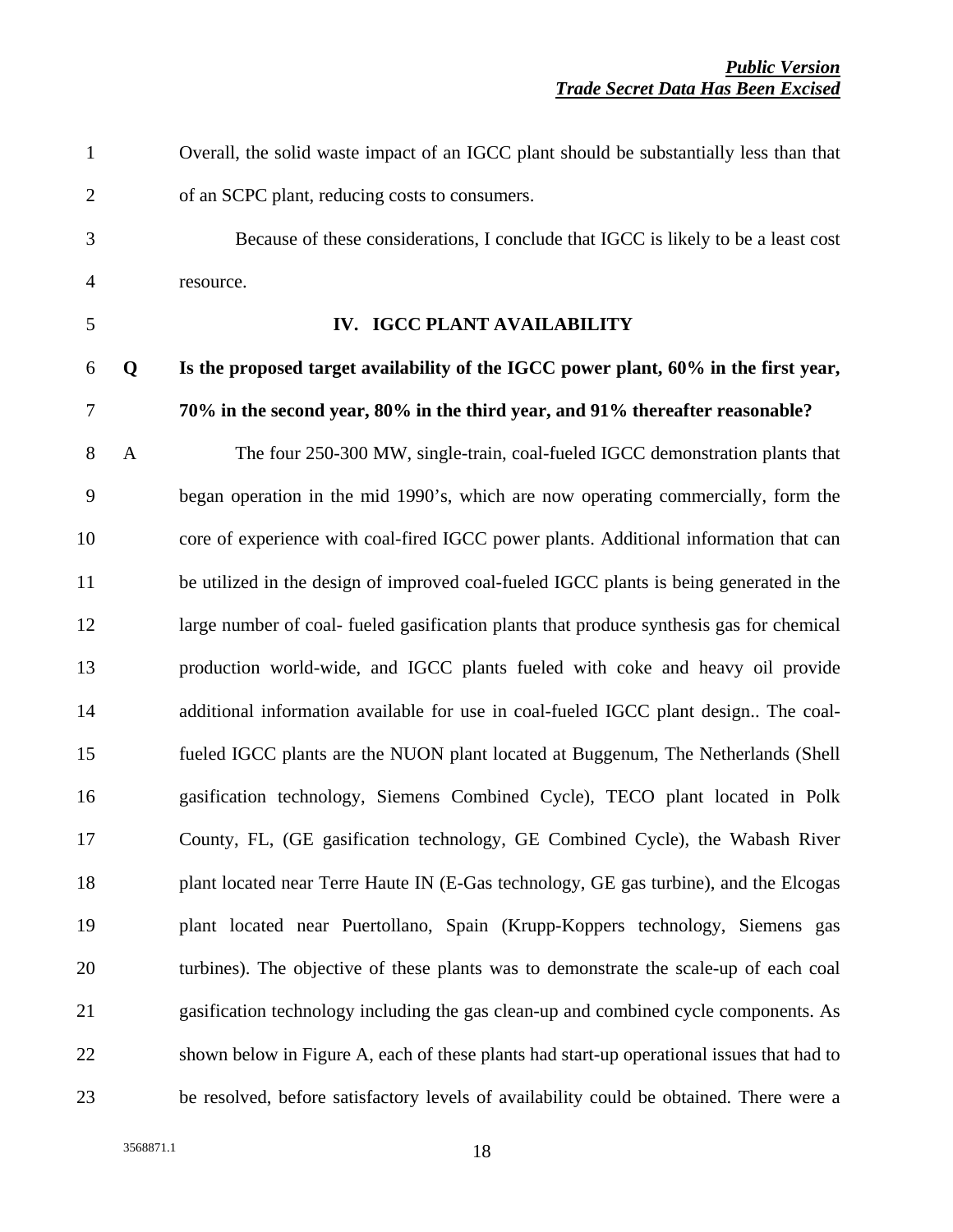1 wide variety of problems encountered in the gasification and heat recovery sections of 2 these plants during the first two to three years of plant operation. These were resolved 3 through correction of design errors, the use of improved materials, and changes in 4 equipment design. Problems were also encountered with the combined cycle portion of 5 some plants that negatively impacted availability before solutions to combustion and 6 mechanical problems were implemented. Those solutions have been incorporated in the 7 gas turbines that have been used with better results in newer IGCC plants fueled with 8 heavy oil and coke.

9 The proposed Mesaba plant consists of a total of three gasification trains, two 10 operating plus one spare, so that the plant can achieve the desired level of long-term 11 availability. The addition of the spare train markedly improves the expected availability 12 of the Mesaba plant versus existing and proposed IGCC plants. Each of these three 13 trains has essentially the same capacity (~250 MW) as the train that has been in 14 operation at the Wabash River IGCC plant since 1996. That plant operates on mixtures 15 of petroleum coke and high sulfur Midwestern coals. That experience coupled with the 16 seven years of experience with E-Gas technology at the 160 MW Plaquemine IGCC 17 plant on PRB coal, provides an adequate basis for designing the Mesaba plant, which 18 will use an economically optimized mixture of PRB coal petroleum coke and Illinois 6 19 coal. The design of the plant has been based on the use of a maximum of 50% 20 petroleum coke mixed with coal. The use of petroleum coke requires that additional 21 sulfur removal capacity be included in the plant design. That added sulfur removal 22 capacity results in an EPC cost increase of 2-3%.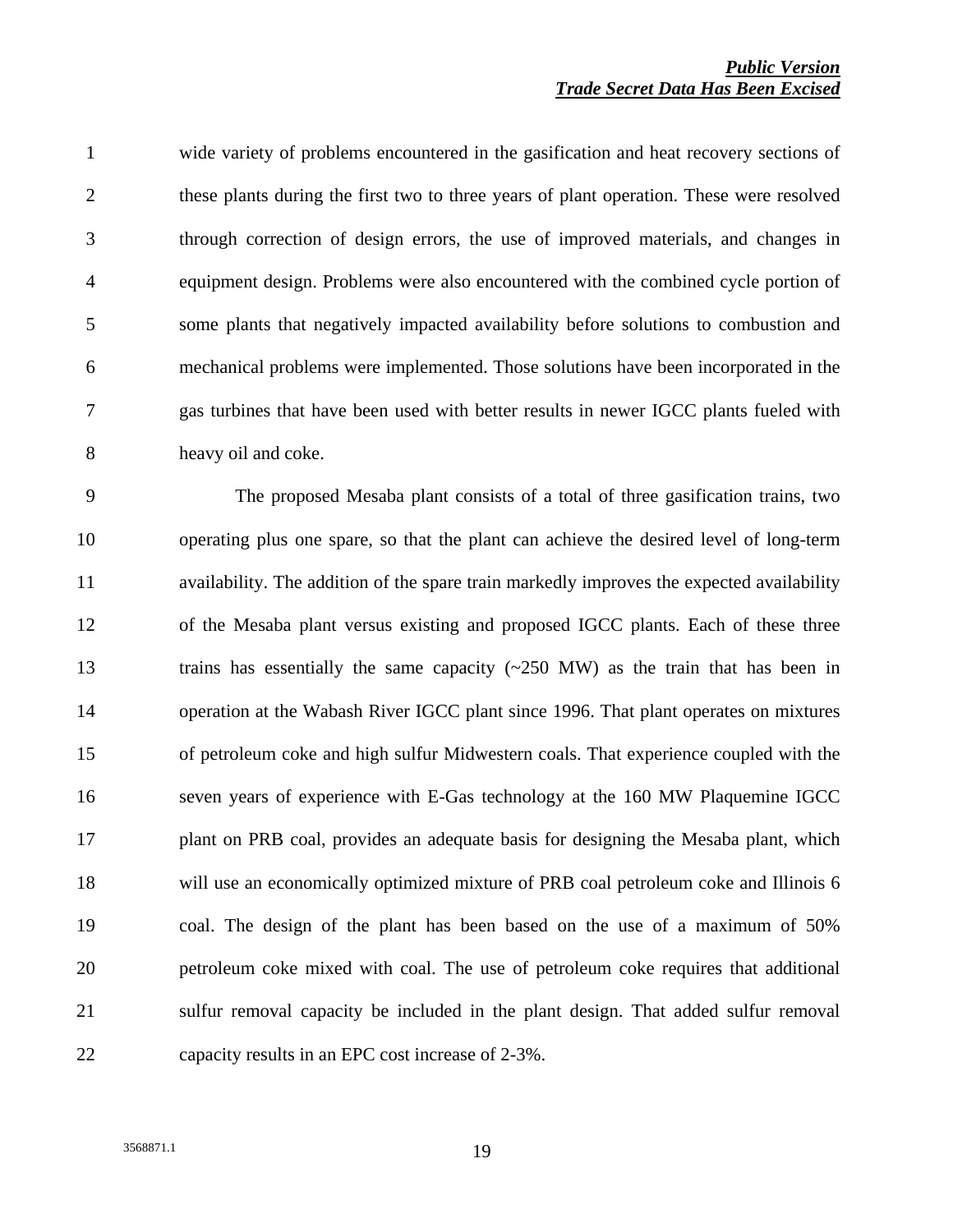|                | I anticipate that the technology improvements that were incorporated into the            |
|----------------|------------------------------------------------------------------------------------------|
| 2              | Wabash River plant will be utilized in the design of the Mesaba plant and many of the    |
| 3              | early problems with availability will be reduced in scope and duration, or eliminated.   |
| $\overline{4}$ | Coupling technology improvements with the spare train, I believe that the projections of |
| 5              | plant availability put forward by Excelsior Energy for the Mesaba plant are reasonable.  |

6 Additionally, the Mesaba plant is being built under an IPP model, utilizing a 7 Turnkey EPC contract; the use of this construction method should yield substantially 8 better startup and performance than the demonstration, non-EPC structures uses to build 9 some of the plants mentioned above. In an EPC agreement, there are typically 10 incentives built in to motivate the contractor to meet time, budget and performance 11 targets.

## 12 **Q Are there any technical issues associated with the performance of new SCPC**  13 **plants that could affect availability and how would you expect them to compare to**  14 **IGCC?**

15 A According to the Fluor study, no supercritical pulverized coal fired plants have 16 been built in the US since the early 1980s. While the fleet of existing units previously 17 built totals slightly more than 100 units, only 8-10% of those units are fueled with 18 Powder River Basin coals. None of these units fueled with Powder River Basin coal are 19 currently equipped with the full-complement of pollution control equipment, including 20 wet scrubbers for SOx emission control, Selective Catalytic Reduction (SCR) for NOx 21 emission control, and Powdered Activated Carbon and Fabric Filters for mercury 22 emission and particulate emission control, that has been specified for the SCPC plant 23 that Fluor developed for the Monticello site. During the last twenty years, the recent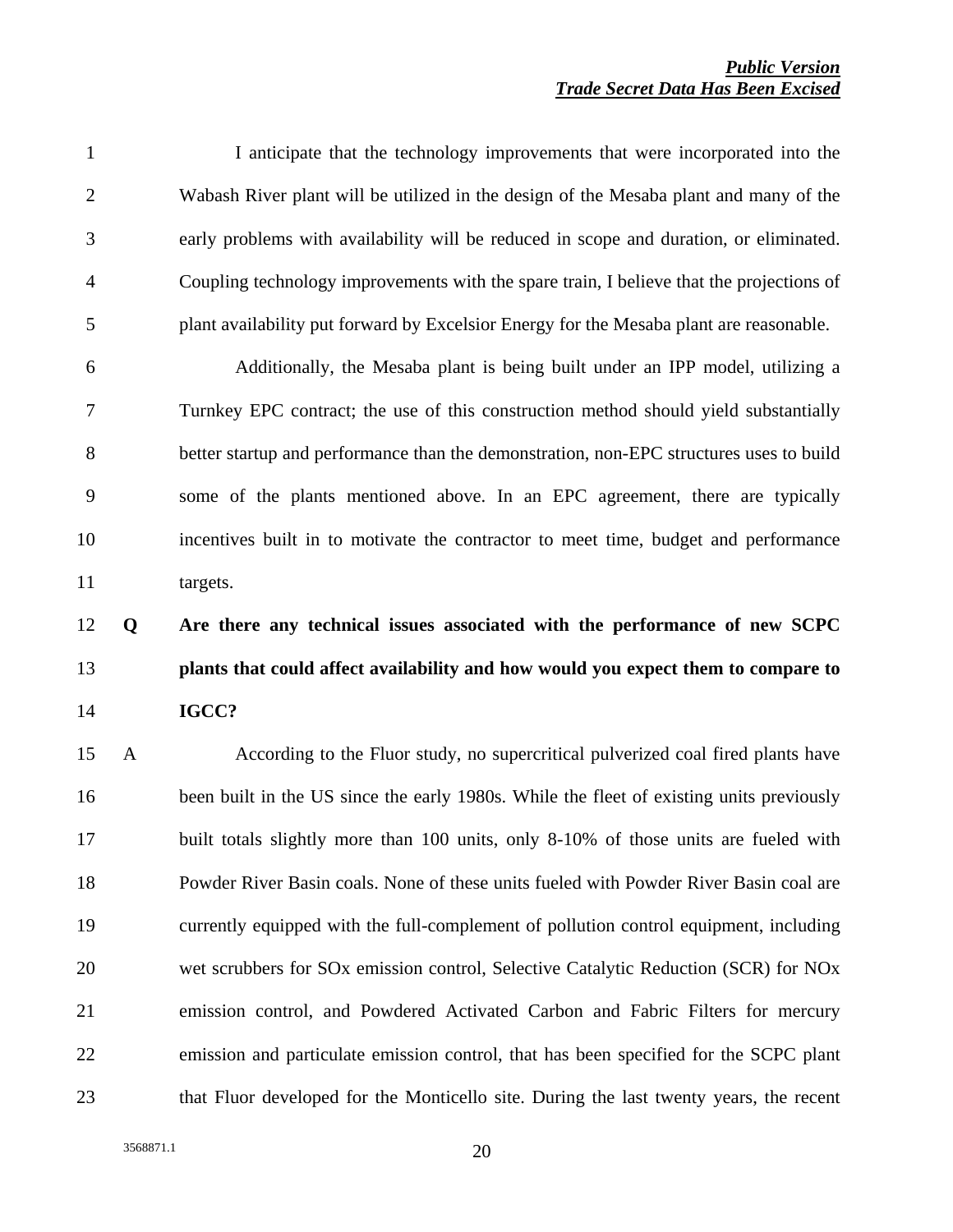1 evolution and development of designs of SCPC units equipped with extensive emission 2 control systems and experience with their operation has occurred in Europe and Japan 3 rather than in the United States. That experience will have to be translated into units that 4 are constructed and operated in the US fueled with PRB coal. Existing pulverized coal 5 plants fueled by PRB have experienced fouling in the boiler that has resulted in 6 performance issues downstream.

7 This experience indicates a likely situation where the first and perhaps several 8 more of the initial fleet of such new SCPC power plants fueled with PRB and equipped 9 with extensive emission control equipment for SOx and NOx removal and still-to-be 10 commercially demonstrated mercury capture technology, will undergo many of the 11 same types of startup problems that were experienced in the first four single-train IGCC 12 demonstration plants built during the late 1990s. In many cases, the negative impact on 13 initial IGCC plant availability resulted from combining several existing technologies in 14 new ways. Gasification technology is not new, and neither is the combined cycle plant; 15 the combination of the two led to some technical issues that had to be overcome. This is 16 similar to the combination of PRB coal and a super critical steam cycle, with 17 commercially available wet scrubbers and SCR for SOx and NOx emission control 18 respectively with, the mercury emissions control technology which is still in a 19 demonstration stage.

**Q In Dr. Amit's testimony, was there any discussion of the value of the potential for an IGCC plant in Minnesota to "contribute to a transition to hydrogen and a fuel resource" and "the potential to capture carbon", as requested by Commissioner Nickolai and noted in the Hearing transcript of July 27, 2006?**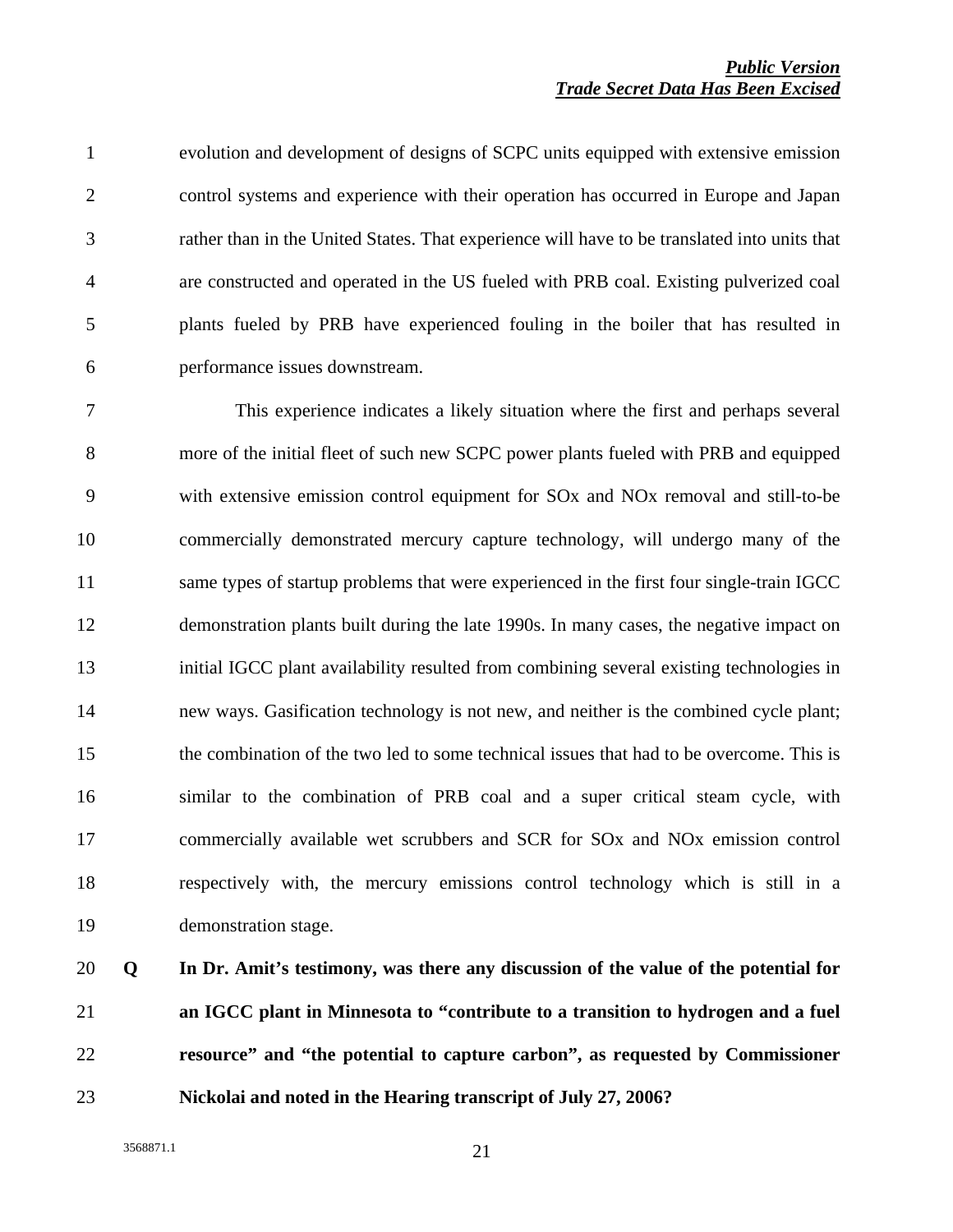1 A There were no explicit values mentioned in Dr. Amit's testimony for the 2 potential benefit of hydrogen production and CO2 capture. IGCC has an inherent 3 advantage over any combustion technology for both hydrogen production and reduced 4 cost of CO2 capture. Hydrogen is a product of the gasification process and not of the 5 combustion process. Coal gasification, which is usually done with oxygen at elevated 6 pressure, is equivalent to the partial combustion of coal, producing a high pressure 7 mixture of hydrogen, carbon monoxide, and carbon dioxide gases as essentially the only 8 products. Coal combustion, such as practiced in SCPC power plants at atmospheric 9 pressure, does not produce hydrogen and completely converts the carbon in the fuel to 10 carbon dioxide and dilutes it with about 84-88% nitrogen, which is contained in the air 11 used to burn the carbon, in the product gas.

12 The carbon monoxide in the gasification product gas can then be almost 13 completely converted by reaction with steam, (which is referred to as the shift reaction) 14 to produce additional hydrogen and carbon dioxide. About half of the approximately 15 120 gasification plants now operating in the world (James and Robert Childress; *2004*  16 *World Gasification Survey Gasification Technology*; October 4-6, 2006, Washington, 17 DC-available at www.gasification.org) utilize the gasification and shift reactions in 18 sequence to produce a mixture of hydrogen and CO2. The CO2 and hydrogen are then 19 separated into separate products.

20 While CO2 can also be separated from the boiler flue gas, the technology that is 21 used is much more expensive than in an IGCC plant, requiring more capital investment 22 and greater use of energy. The published Minnesota externality value is \$3.76/ton 23 (2005\$) of CO2 emitted. Since the heat rate of the IGCC and SCPC plants are within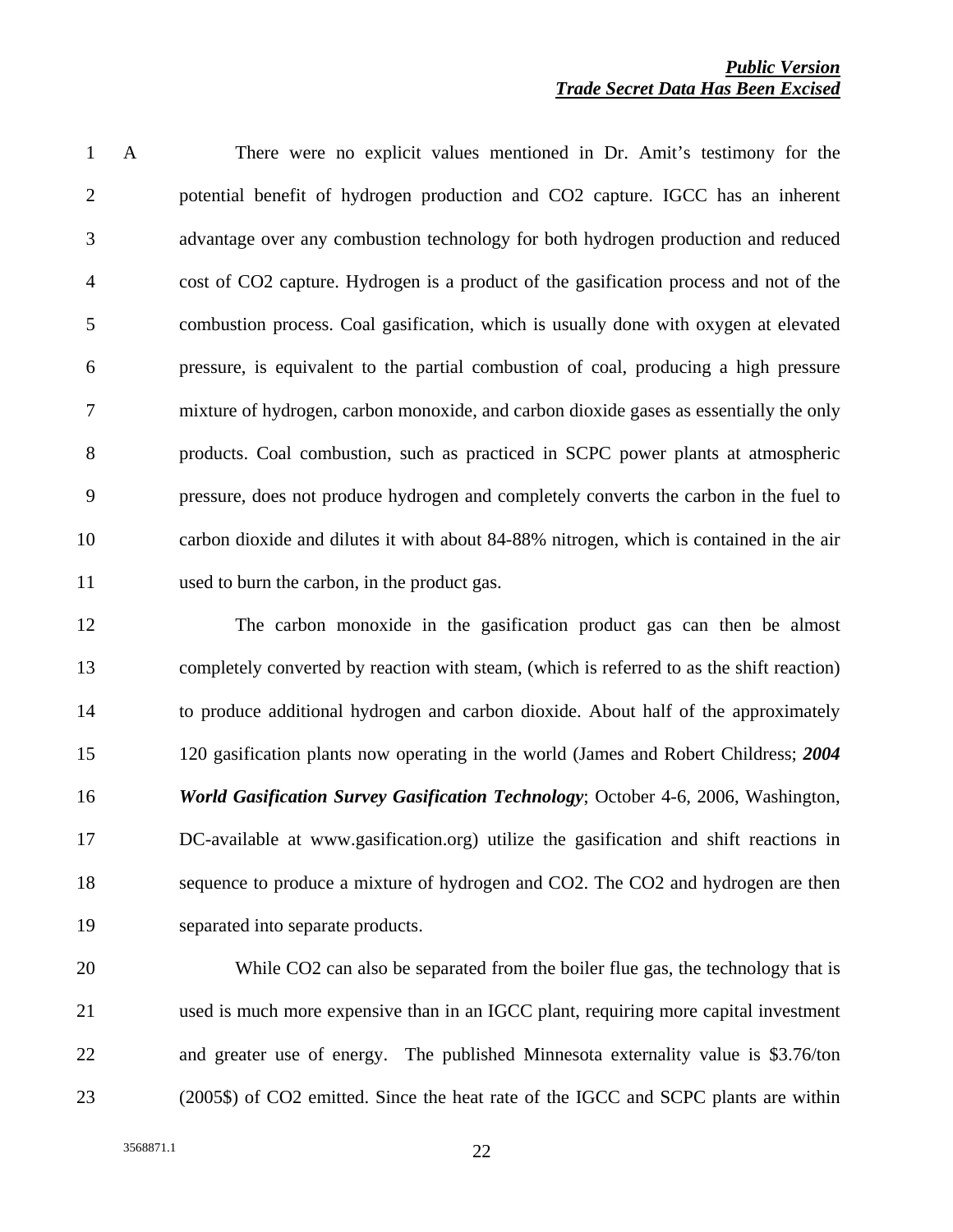1 about 1% of one another, this externality value does not provide a significant 2 differential cost benefit to IGCC if CO2 is to be emitted. However, there would be a 3 significant advantage if CO2 must be captured prior to permanent sequestration because 4 of the lower CO2 capture cost with IGCC than with SCPC. 5 Another advantage of early adoption of IGCC technology is that it, in my 6 opinion, has a greater potential for significant technology improvement, because the 7 gaseous product is converted to electricity at relatively high efficiency in a gas turbine 8 today and potentially at even higher efficiency in conversion technologies under 9 development. Projects such as the Mesaba IGCC project present Minnesota with an 10 opportunity to move from the combustion technology curve, which has relatively little 11 to gain in future efficiency improvements, to the gasification technology curve which 12 offers the possibility of significant efficiency improvements.

13 **Q Is this the end of your testimony?** 

14 AYes.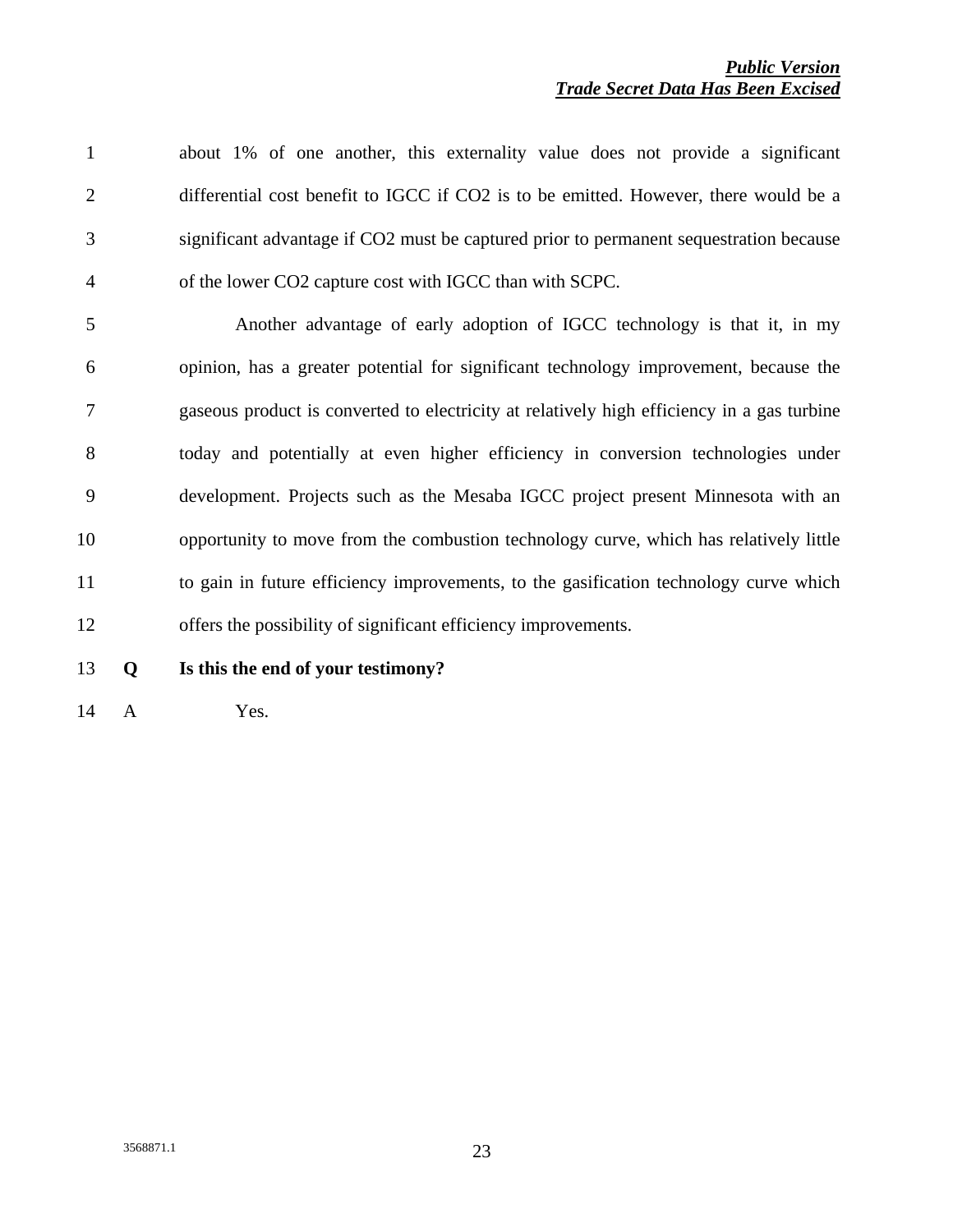# **EXHIBIT \_\_\_\_ (RHW-1)**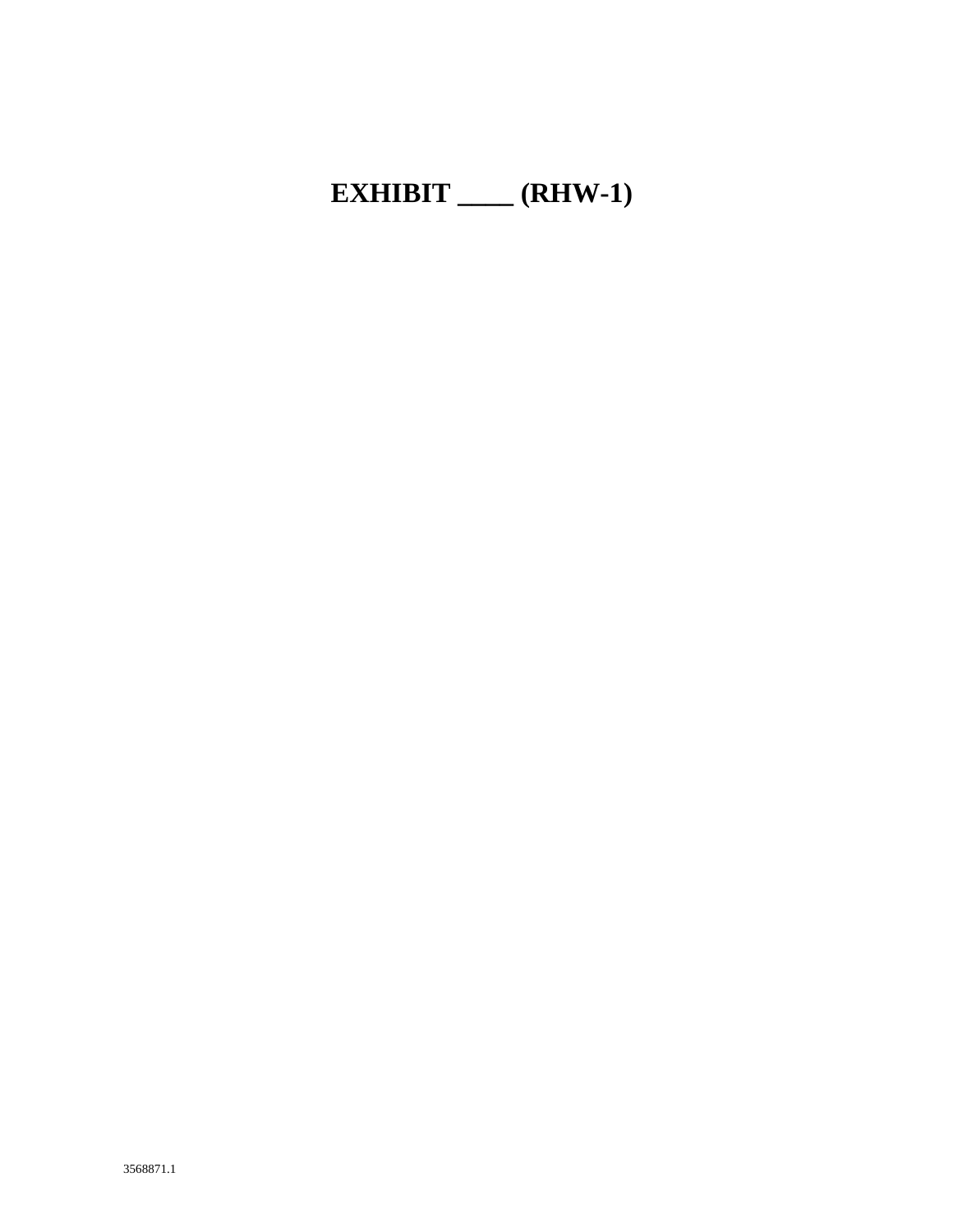Pace Global Energy Services, LLC

### **Industry Experience:** 45+ years

### **Qualifications and Experience:**

Mr. Wolk has over 45 years of experience in assessing, developing and commercializing advanced power generation and fuel conversion technology (1958-2006). For twelve of these years, Mr. Wolk has been an independent consultant specializing in IGCC, synthesis gas conversion, gas turbines, fuel cells, distributed generation, coal conversion, improving existing coal fired power plants (1994-2006). Prior to this work, Mr. Wolk was engaged in similar efforts as Director of EPRI's Advanced Fossil Power Systems Department (1980-1994)

### **Summary of Representative Projects:**

| <b>Client</b>         | <b>Description of Assignment</b>                                           |  |  |
|-----------------------|----------------------------------------------------------------------------|--|--|
| <b>US DOE NETL</b>    | Critical review of a detailed report on the economics of                   |  |  |
|                       | power production from coal and natural gas                                 |  |  |
| <b>EPRI</b>           | Strategic planning for fossil fueled power generation R&D                  |  |  |
|                       | Evaluation of advanced coal conversion technologies for the                |  |  |
|                       | Coal Fleet program                                                         |  |  |
|                       | Development of advanced concepts for future IGCC plants                    |  |  |
|                       | with integrated CO2 capture                                                |  |  |
| Clean Coal Energy     | Technical assessment and support for development of a                      |  |  |
| <b>LLC</b>            | Direct Carbon Fuel Cell technology                                         |  |  |
| National Research   • | Member of panels selected to assess a methodology for                      |  |  |
| Council               | evaluating the benefits of DOE research on fuel cells and to               |  |  |
|                       | assess the benefits of DOE research on coal gasification                   |  |  |
| US DOE HQ             | Support of R&D program planning for hydrogen-fueled<br>combustion turbines |  |  |
|                       | Development of the potential R&D pathways to large scale                   |  |  |
|                       | advanced DC/AC inverters                                                   |  |  |
|                       | Evaluation of advanced fuel cell technologies                              |  |  |
|                       | Assessment of advanced approaches to integrate<br>coal                     |  |  |
|                       | gasification and power production                                          |  |  |

- Critical Pre-publication Review of Draft Report on Cost and Performance Comparison of Fossil Energy Power Plants (IGCC, Conventional Coal, and Natural Gas Combined Cycle Power Plants)-DOE NETL, 2006
- Evaluation of the Results of the CCPC's Phase I Studies of Advanced Coal-Fired Power Generation Technologies for  $CO<sub>2</sub>$  Emissions Control and CCPC's Proposed Scope of Phase II of the Project (jointly with SFA Pacific), Canadian Clean Power Coalition, 2004
- Technology Assessment of IGCC for the Coproduction of Electricity, Chemicals, and Liquid Fuels from Various Coals – subcontractor to ERI International, 2001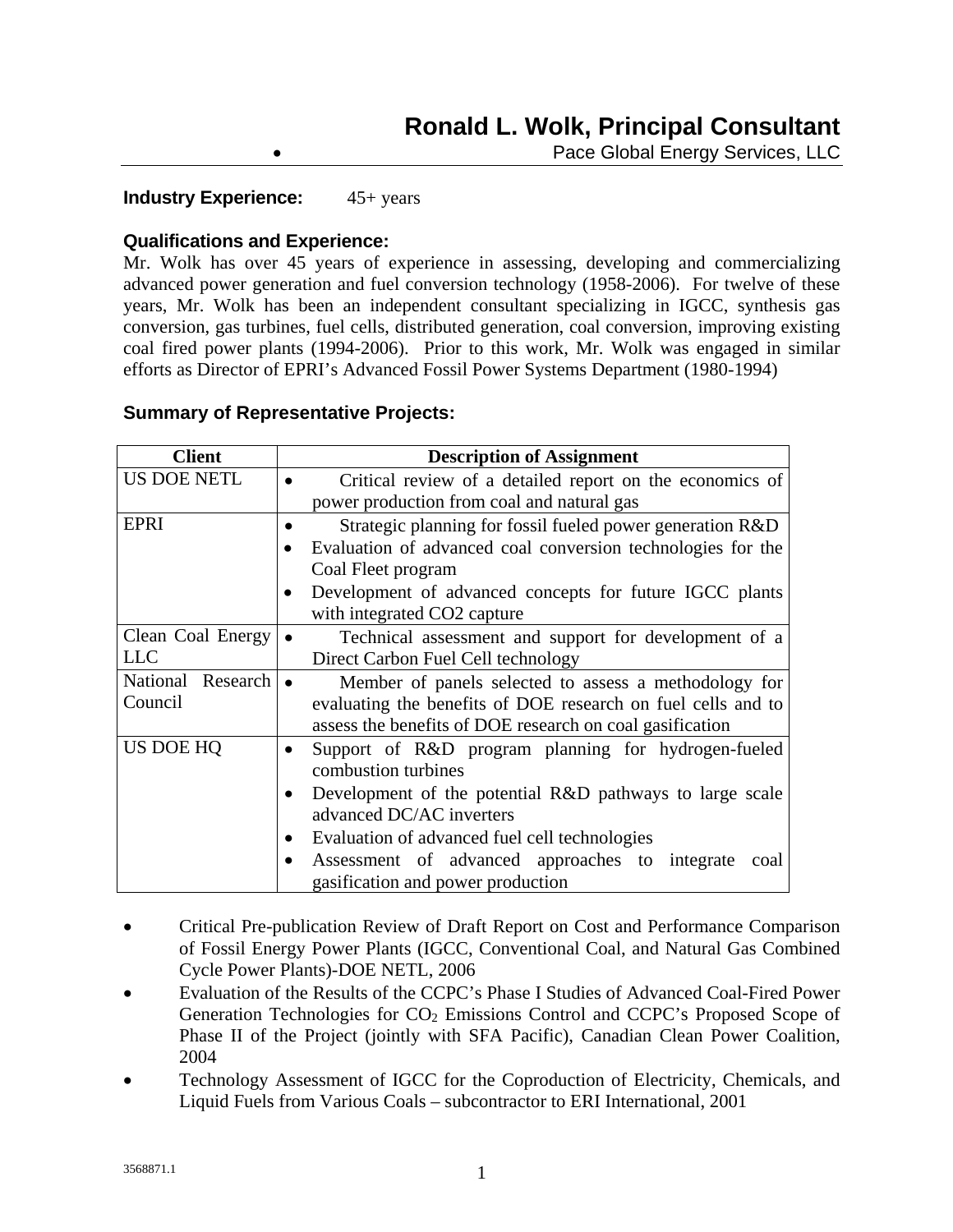- Expert Witness in Litigation Involving Coal Gasification Technology, 2001 and 2000, (Confidential Clients)
- Compilation of North American and Asian Coal Gasification R&D, EPRI Coal Fleet for Tomorrow, 2005
- Evaluation of Innovative Fossil Fuel Power Plants with CO2 Removal, 2000, EPRI (with Parsons)
- Review of R&D Required for Development of Hydrogen Fueled Turbines, DOE 2004
- Direct Carbon Fuels Cells: Assessment of their Potential as Solid Carbon Based Power Generation Systems, LLNL 2004
- Engineering Study of the Commercialization Potential of Six Pre-Combustion Coal Cleaning Technologies, FirstEnergy, 2004
- Productivity Improvement for Fossil Stream Power Plants: Industry Case Studies, EPRI 2003
- Assessment of CO2 Capture Technologies, EPRI, 2003
- RAM Statistics for 250-300 MW IGCC Demonstration Plants, EPRI, 2003
- Potential Application of Plasma Gasification Technology for Commercial Power Production from Coal, Biomass, and Waste Materials, Southern Company Services, 2003
- Status of Coal Upgrading Technologies, EPRI, 2003
- Evaluation of a Proprietary Plasma Based Gasification Technology for Power Production, Southern Company Services, 2002
- Productivity Improvement Handbook for Fossil Steam Power Plants, 3<sup>rd</sup> Edition, EPRI, 2002
- Review of DOE's Vision 21 Research and Development Program, National Research Council, 2002 (co-author)
- IGCC Power Plant RAM Analysis, EPRI, 2002
- Coal Use in Petroleum Refineries: Opportunities and Issues, 2002, EPRI
- Power Augmentation for California Gas Turbines, 2001, California Energy Commission
- Combustion Turbine Humidified Air Injection for Power Augmentation Application Study, 2001, California Energy Commission
- Combustion Turbine Humidified Air Injection for Power Augmentation Application Study, DOE (with Parsons and ESPC), 2001
- Carbon Mitigation Options for Coal Fired Power Plants, ERI, 2001
- Gas Turbine and Fuel Cell R&D Needs for Integration with Coal Gasification –Summary and assessment of the use of coal derived syngas in gas and fuel cells including recommendations for obtaining additional information, 2000, DOE NETL
- Evaluation of Fuel Cell Reformer Technology, ERI, 2000
- Evaluation of Liquid Fuel Reformer Technology, ERI, 2000
- Vision 21, Fossil Fuel Options for the Future, National Research Council (co-author), 2000
- The Status of Small PEM Fuel Cell Technology Development, DOE 1999